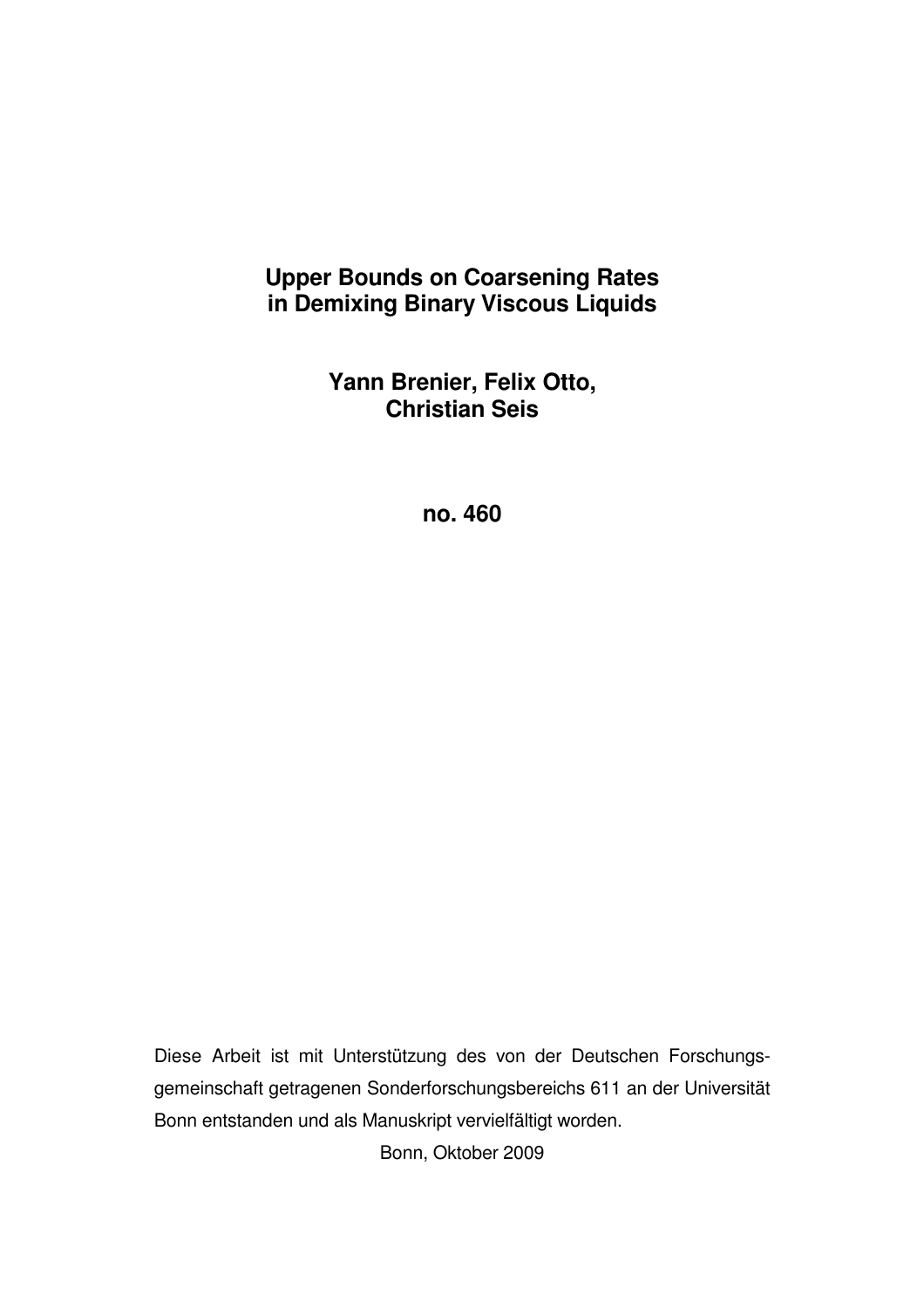# Upper bounds on coarsening rates in demixing binary viscous liquids

Yann Brenier<sup>∗</sup>, Felix Otto<sup>†</sup>, and Christian Seis<sup>†</sup>

October 23, 2009

#### Abstract

We consider the demixing process of a binary mixture of two liquids after a temperature quench. Thermodynamics favors two domains of the two different equilibrium volume fractions with a characteristic interfacial layer. After an initial stage, the dynamics are thus driven by the reduction of the interfacial area. Therefore in large systems, one observes an increase in the typical length scale  $\ell$  of the domains as a function of time t, a phenomenon called coarsening. In an intermediate stage, coarsening is mediated by cross-diffusion of the two species ("evaporation-recondensation process"). Siggia [\[21\]](#page-27-0) argued that at a later stage, coarsening should be mediated by viscous flow of the mixture. Simple scaling arguments based on the assumption of statistical selfsimilarity of the domain morphology in time show that this hypothesis leads to a crossover in the coarsening rate: from  $\ell \sim t^{1/3}$  for diffusion-mediated to  $\ell \sim t$  for flow-mediated.

We consider a simple sharp-interface model which just allows for flowmediated coarsening. For this model, we prove rigorously that coarsening cannot proceed faster than  $\ell \sim t$  — without assumption of statistical selfsimilarity. The analysis follows closely a method proposed in [\[15\]](#page-26-0), which is based on the gradient flow structure of the evolution. This method translates bounds on the energy landscape into bounds on the dynamics. The bounds on the energy landscape relate the energy functional (given by the driving thermodynamics — here interfacial energy) to the intrinsic distance in configuration space (determined by the limiting dissipation mechanism — here viscous dissipation). As opposed to the diffusion-mediated case, the intrinsic distance is not known explicitly; instead, we use a Monge-Kantorowicz-Rubinstein transportation distance with logarithmic cost functional as a proxy.

<sup>∗</sup>CNRS, Universit´e de Nice (FR 2800 W. D¨oblin), Institut Universitaire de France † Institute of Applied Mathematics, University of Bonn, 53115 Bonn, Germany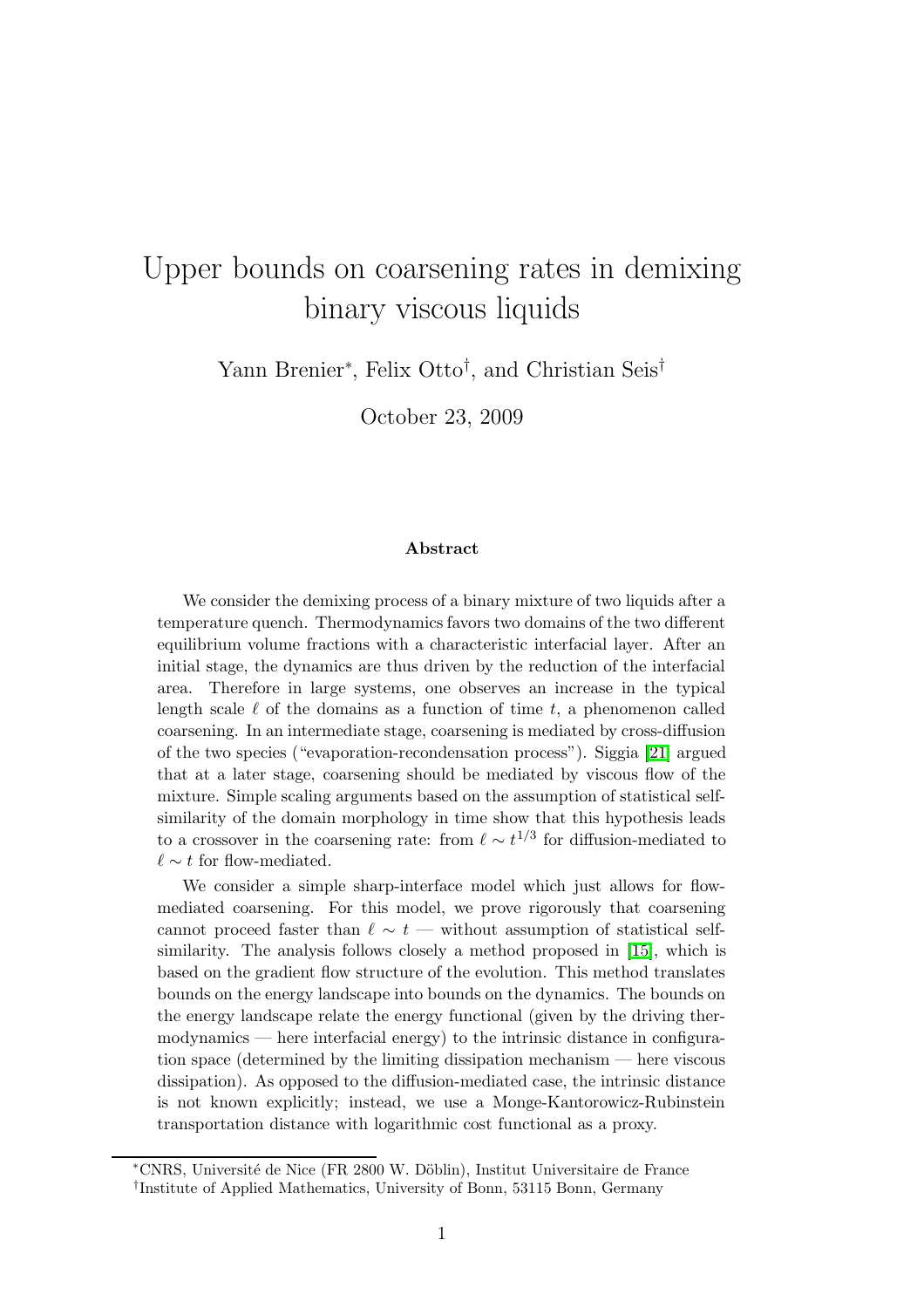# 1 Introduction

## 1.1 Background from physics

A view in the physicists' literature reveals a remarkable experimental and theoretical activity in the field of demixing processes of binary fluid mixtures. When a single phase system is suddenly placed into thermodynamically unstable two-phase state, e. g. by quenching from a high to a sufficiently low temperature, the phases separate by forming domains of the two different equilibrium volume fractions. The domain morphology coarsens with time: larger domains grow at the expense of smaller ones. The dynamics are driven by the free energy of the system. We refer to the review article [\[3\]](#page-25-0) or the monograph [\[20\]](#page-27-1).

The demixing proceeds in several stages. The initial stage, i. e., the formation of the domains with characteristic interfacial layers, is from the practical point of view negligible. With the exception of some very slowly diffusing systems, like polymer blends, the initial stage appears to be a short-time phenomenon — sometimes even to short to be easily observed.

The main focus of research is on the interfacial dynamics. When the domains are formed, the free energy of the system is concentrated on the interfaces. Since the system tries to minimize the energy, the amount of interfacial area decreases with time. This is realized by coarsening of the domain distribution. The characteristic length scale of the system, which describes the typical size of the domains, increases. In the interfacial dynamics two interesting features are numerically and experimentally observed: the morphology behaves statistically self-similar in time, and the growth rate of the characteristic length scale obeys a temporal power law.

The power-law exponent is determined by the growth mechanism within the demixing process. It can be heuristically derived by dimensional analysis based on the assumption of statistical self-similarity, cf. Subsection [1.5.](#page-10-0)

Siggia [\[21\]](#page-27-0) studied the demixing process of binary viscous liquids at the critical concentration where both phases occupy the equal volume fraction. The physical growth mechanism is material transport from domains with high curvature to domains with low curvature. It originates from chemical potential differences. In the beginning of the interfacial dynamics, the material transport is mediated by crossdiffusion of the two phases ("evaporation-recondensation"). The coarsening rate is  $\ell(t) \sim t^{1/3}$ , when  $\ell$  and t denote typical domain-size and time, respectively.

In viscous liquids mass is transported by convection as well as diffusion. Transport by convection can be much faster than transport by diffusion and it becomes dominant in later stages of coarsening. Based on simple scaling arguments on the relevant physical quantities Siggia predicted a crossover from  $\ell(t) \sim t^{1/3}$  to  $\ell(t) \sim t$ when the typical domain has achieved a certain size. Siggia's linear growth law has been confirmed by experiments, e. g. [\[27,](#page-27-2) [28,](#page-27-3) [5\]](#page-26-1), and by numerical simulations, e. g. [\[19,](#page-27-4) [24,](#page-27-5) [14,](#page-26-2) [1\]](#page-25-1).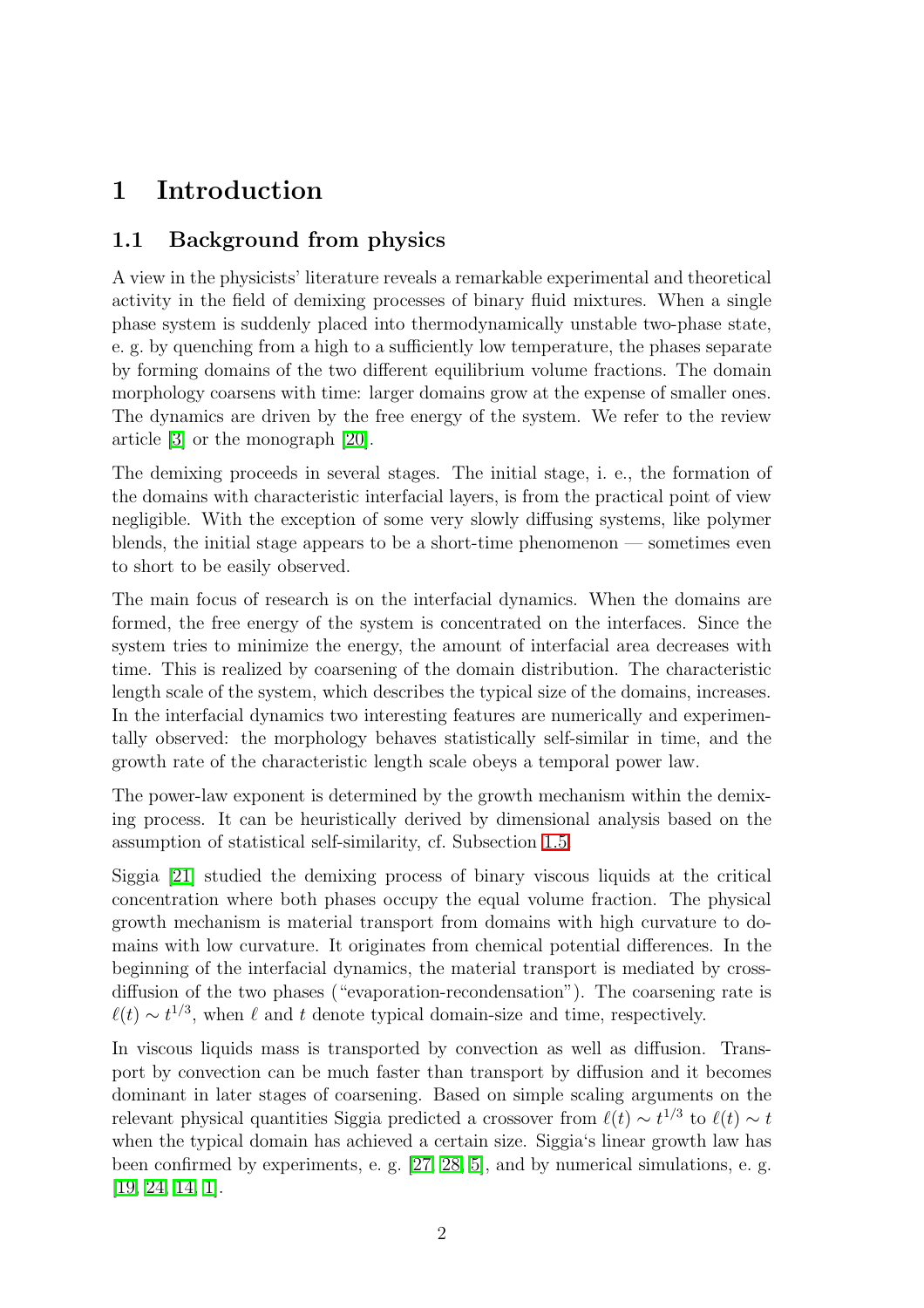Furthermore, there are two phenomena which may play a role in the very late stages of coarsening: gravity and inertia. Siggia remarked that for very large domains the growth rate undergoes a second crossover due to gravity and the density difference of the two coexisting phases [\[21,](#page-27-0) see e.g. p. 603]. The growth rate in this situation does not follow a power law and diverges in a finite time. On the other hand, Furukawa pointed out that the convective coarsening regime is limited by inertial effects. He predicted a inertial regime in which the typical domain size increases as  $\ell(t) \sim t^{2/3}$ , cf. [\[3,](#page-25-0) p. 375]. However, both effects does not seem to be of experimental relevance. We neglect these effects in our theoretical work.

In this paper we turn to Siggia's growth law for late stages of coarsening in binary viscous liquids. We derive a rigorous time-averaged upper bound on the coarsening rate  $\ell(t) \sim t$ . This bound is independent of the assumption of statistical selfsimilarity.

## 1.2 Background from mathematics

Mathematically, we follow closely a method proposed in [\[15\]](#page-26-0), which relies on the gradient flow structure of the dynamics. Within the gradient flow structure, the functional encodes the driving energetics and the metric tensor the limiting dissipation mechanisms.

This point of view allows to translate

- bounds on the energy landscape, i. e., information on how fast the energy decreases as a function of (induced) distance to some reference configuration into
- bounds on the dynamics, i. e., bounds on how fast the energy decreases as a function of time.

Since a suitably renormalized Ginzburg-Landau-type free energy density has dimensions 1/length (it is proportional to the interfacial area per system volume) heuristically at least, lower bounds on the energy of some configuration translate into upper bounds on some average length scale of this configuration. If as expected, there is only one characteristic length scale present in the domain distribution, this is the relevant average length.

Note that upper bounds on coarsening rates are quite different from lower bounds. Upper bounds are universal, while lower bounds depend strongly on the geometry of the initial data. In fact, there exist configurations that do not coarsen at all (e. g. parallel planar layers).

The method in [\[15\]](#page-26-0) is based on three ingredients:

• a statement on the energy density, more precisely, a lower bound of the energy in terms to the intrinsic distance (i. e., the distance induced by the metric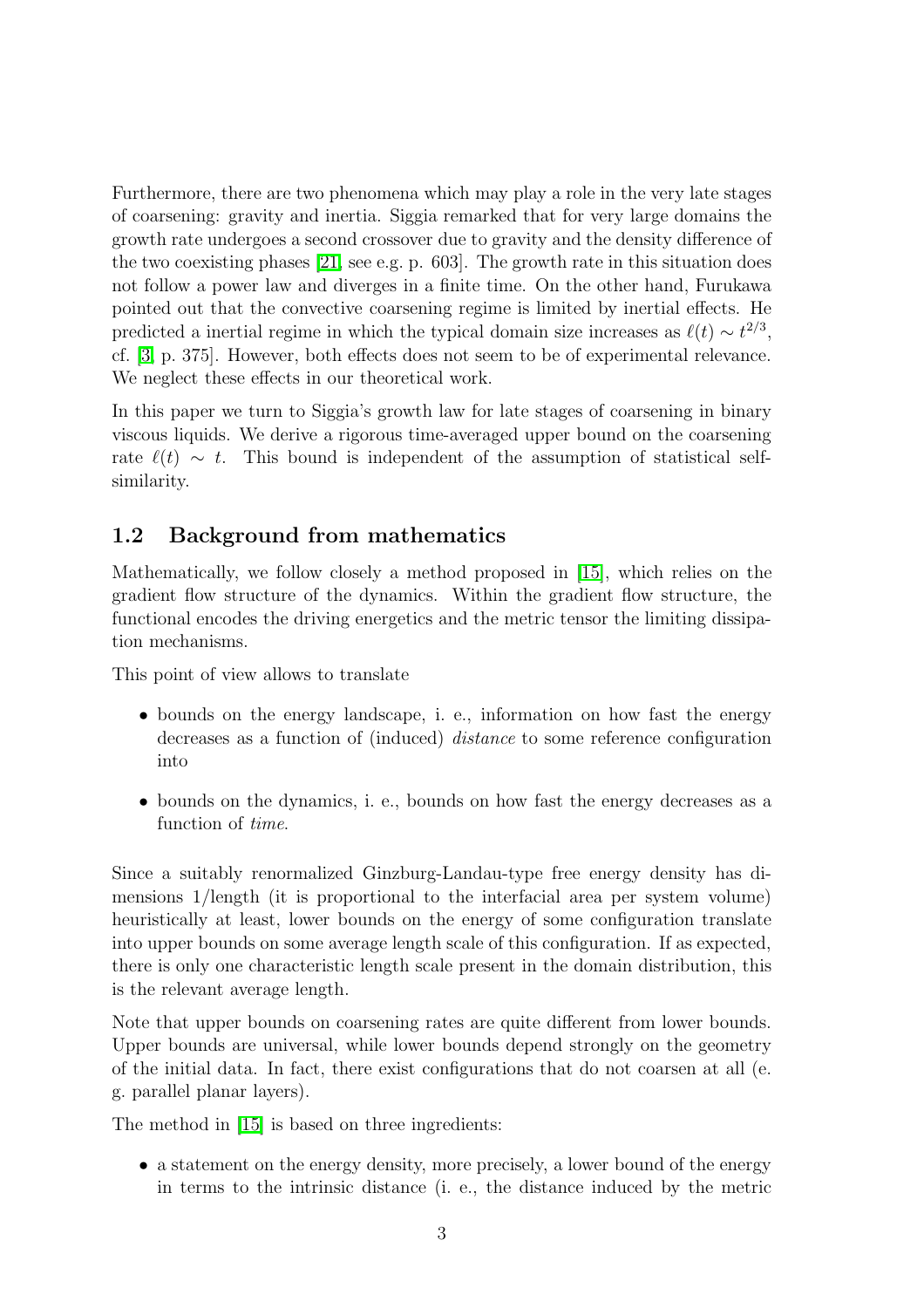tensor coming from the dissipation mechanism) to some suitable reference configuration. Mathematically this typically amounts to an interpolation inequality.

- In certain cases, the intrinsic distance is not explicitly known (as in our case). In these situations, one has to identify a suitable explicit proxy to the intrinsic distance — and prove that it is bounded by the intrinsic distance.
- an ODE-argument.

It is crucial that all involved estimates are independent of the system size (for large system sizes).

The method proposed in [\[15\]](#page-26-0) is quite robust. In the following, we try to give a short report on its applications.

- In the original paper [\[15\]](#page-26-0), this approach was applied to the Cahn-Hilliard equation with constant and with degenerate mobility. Both equations model demixing of a binary mixture mediated by diffusion. In the constant mobility case, diffusion takes place in the bulk (i. e. the interior of the domains); whereas in the degenerate mobility case, diffusion only takes place along the interfacial layer. Physically, the constant mobility case corresponds to a shallow quench (i. e. temperature slightly below the critical temperature) whereas the degenerate mobility case corresponds to a deep quench (i. e. temperature much below the critical temperature). The Cahn-Hilliard equation with constant mobility is the gradient flow of a Ginzburg-Landau-type energy w. r. t. to the  $H^{-1}$ -inner product (i. e. a Euclidean situation), so that the induced distance is given by the  $H^{-1}$ -norm. The Cahn-Hilliard equation with degenerate mobility is the gradient flow of a Ginzburg-Landau-type energy w. r. t. to a weighted  $H^{-1}$ -inner product, which penalizes everything outside the interfacial layer (and thus is genuinely Riemannian). In order to treat both equations simultaneously, the Monge-Kantorowicz distance (i. e., the Monge-Kantorowicz-Rubinstein (MKR) distance with cost functional given by the Euclidean distance) was used as a proxy. In case of constant mobility, the authors of [\[15\]](#page-26-0) obtain  $E \gtrsim t^{-1/3}$ ; in case of degenerate mobility, they obtain  $E \gtrsim t^{-1/4}$  — both exponents agree with the heuristics.
- The case of more than two components, both in the constant and degenerate mobility case, was treated in [\[17\]](#page-26-3), with the same results.
- In [\[22\]](#page-27-6), a generalized Cahn-Hilliard equation is investigated. The modifications are twofold: 1) The square gradient term in the Ginzburg-Landau energy functional is replaced by a non-local approximation (in fact, in the derivation of the Cahn-Hilliard equation as a mean-field model for Kawasaki dynamics in an Ising model with long-range interactions, this non-local attractive term arises in an intermediate step). 2) The constant mobility is replaced by a possibly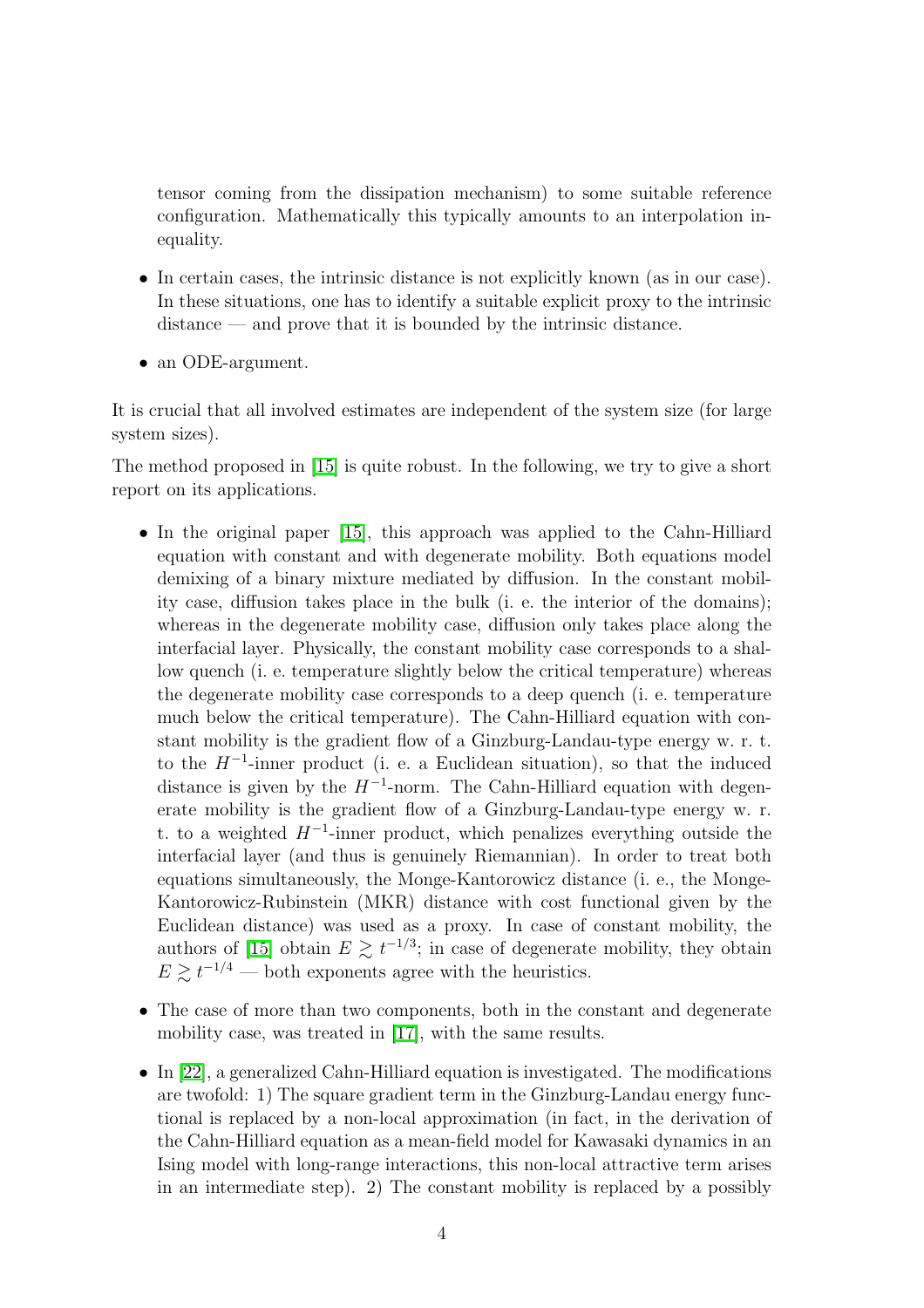degenerate mobility. Under these modifications, the author establishes the same lower bound  $E \gtrsim t^{-1/3}$  as for constant-mobility Cahn-Hilliard. Depending on the mobility, he uses two different proxies for the induced metric: The H<sup>−</sup><sup>1</sup> -norm and the Wasserstein distance (i. e., the MKR-distance with cost functional given by the square of the Euclidean distance).

- In [\[6\]](#page-26-4), the case of an off-critical mixture in the constant mobility Cahn-Hilliard equation was treated. This means that the volume fraction  $\Phi$  of one of the two phases is very small, and the corresponding domains come in form of small, distant, nearly immobile and nearly spherical particles. The configuration coarsens by "Ostwald ripening", which denotes the growth of the large particles at the expense of the small ones, which eventually vanish. Based on  $\Phi \ll 1$ , one can derive a reduced model that predicts the evolution of the distribution function  $f(R) dR$  of particle radii, the celebrated Lifshitz-Slyozov-Wagner (LSW) theory. LSW theory heuristically predicts not just the scaling of the energy E in t, but also in the volume fraction  $\Phi \ll 1$ . It is given by  $E \sim \Phi t^{-1/3}$  in the case of dimensions  $d > 2$  and by  $E \sim \Phi(\ln^{-1/3} \frac{1}{\Phi}) t^{-1/3}$  in the case  $d = 2$ . In this paper, these scalings are recovered as a lower bound. Here, the  $H^{-1}$ -inner product is used. Starting point is not Cahn-Hilliard, but its sharp interface version, known as Mullins-Sekerka in the mathematical literature.
- In [\[8\]](#page-26-5), the starting point is now the LSW theory (see above), which mathematically speaking, is an evolution equation for the distribution function  $f(R) dR$ of particle radii. Not surprisingly, it inherits the gradient flow structure of the original Cahn-Hilliard-type or phase-field model respectively their sharpinterface counterparts (i. e. variants of the Mullins-Sekerka or Stefan problems). The authors investigate the LSW theory of a Mullins-Sekerka model with kinetic undercooling (i. e. a convex combination of Mullins-Sekerka and mean-curvature flow). In case of dominant kinetic undercooling, they obtain the bound to be expected for mean curvature flow, i. e.  $E \gtrsim t^{-1/2}$ ; in all other cases, they obtain  $E \gtrsim t^{-1/3}$ .
- In [\[9\]](#page-26-6), the authors start not from the Cahn-Hilliard model with constant mobility but from a phase-field model. Heuristically, both models should have the same late stage behavior, as both give rise to the Mullins-Sekerka sharp interface motion. Indeed, the authors rigorously establish  $E \gtrsim t^{-1/3}$ . However, their analysis requires the domain size to be not too small compared to the system size.
- In [\[16\]](#page-26-7), the authors treat a model from epitaxial growth; it models the evolution of the height  $h(t, x)$  of a crystalline film on top of a substrate. The evolution is driven by an energy which favors slopes  $\nabla h$  with  $|\nabla h|^2 = 1$  but penalizes curvature  $|D^2h|^2$ ; it is limited by attachment kinetics. Mathematically speaking, this amounts to the  $L^2$ -gradient flow of a Ginzburg-Landau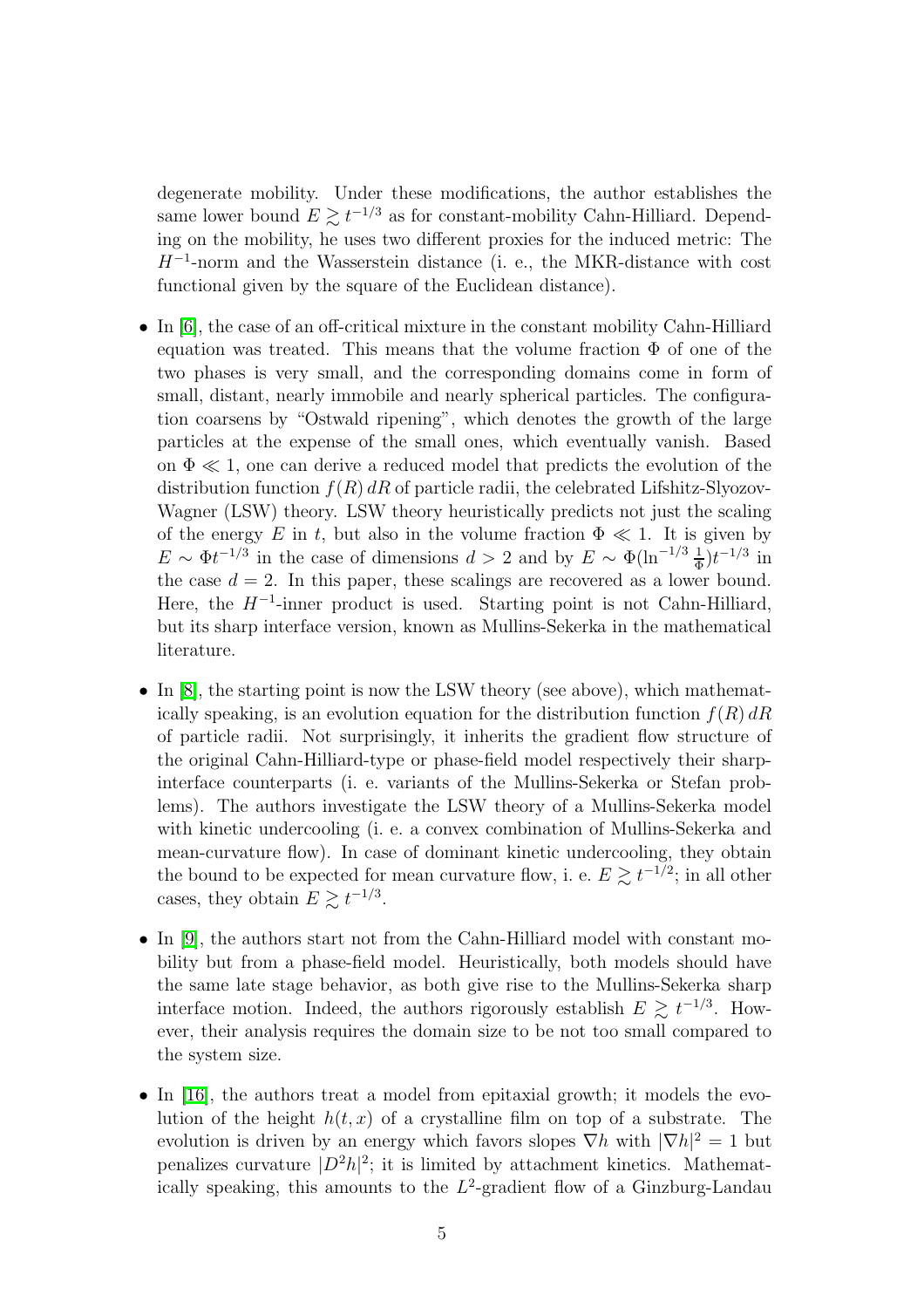energy in the vector-valued order parameter  $\nabla h$ . Therefore, loosely speaking, it leads to a Cahn-Hilliard-type equation on the level of  $\nabla h$  and thus one expects  $E \sim t^{-1/3}$ . This is proved as a lower bound. In view of the above discussion, the induced distance the authors use is the  $L^2$ -distance  $\left(\int |h|^2 dx\right)$ to the flat surface. As opposed to the regular Cahn-Hilliard model, the set of favored order parameter values is not discrete. Therefore, the interpolation inequality is more subtle; the authors establish it via an indirect argument.

• In [\[18\]](#page-26-8), the authors consider a model for viscous thin films. The evolution of the film height  $h(t, x)$  is driven by the surface energy between liquid and vapor and a short-range attractive force between liquid and substrate; the latter leads to a precursor film of height normalized to unity. A typical configuration consists of equilibrium droplets with a contact angle normalized to  $\frac{\pi}{4}$  sitting on top of the precursor film. Such a configuration coarsens by Ostwald ripening (see above). Asymptotic analysis [\[13\]](#page-26-9) predicts the coarsening rate on a one-dimensional substrate  $(d = 1)$ . In [\[18\]](#page-26-8), the lower bound for the energy  $E \ge t^{-\frac{d}{3d+2}}$  is proved. This lower bound coincides with the asymptotic analysis for  $d = 1$ and is also conjectured to be optimal (up to a logarithm) for  $d = 2$ . However, this bound obtained by the [\[15\]](#page-26-0)-method gives a suboptimal exponent for  $d > 2$ . This suboptimality is due to the same reason for which  $E \gtrsim t^{1/3}$  is suboptimal for Cahn-Hilliard in  $d = 1$ : The [\[15\]](#page-26-0)-method relies on a very coarse property of the energy landscape, which is too coarse for the plateau and step structure of the energy landscape of the Cahn-Hilliard equation in  $d = 1$ .

Mathematically speaking, the model in [\[18\]](#page-26-8) is similar to the Cahn-Hilliard equation with two modifications: 1) In the Ginzburg-Landau model, the usual symmetric double well potential  $W(h)$  is replaced by a nonlinearity  $W(h)$  with one well at  $h = 1$  and the other well at  $h = +\infty$ . 2) The constant mobility in the Cahn-Hilliard equation is replaced by a linear mobility  $h$ . In this situation, the induced distance is no longer the  $H^{-1}$ -norm but the Wasserstein distance. The reason for the dimension-dependent coarsening exponent lies in the fact that energetically, the model is  $d+1$ -dimensional (droplets in form of  $d+1$ dimensional parabola caps), whereas from the point of view of dissipation, the model is d-dimensional (diffusion through the d-dimensional precursor layer).

• In [\[10\]](#page-26-10), the authors consider a discrete version of the Cahn-Hilliard equation, where the discrete nature replaces the regularizing effect of the fourth-order term. In one space dimension, this model relates to the Perona-Malik model in image denoising. This model is the gradient flow of a non-convex functional (convex at  $m = 0$  but non-convex for  $m \uparrow \infty$ , favoring  $m = 0$  and spikes  $m = \infty$ ) with respect to a discrete version of the  $H^{-1}$ -inner product. The authors obtain the same lower bound on the energy as in the continuum case. In [\[11\]](#page-26-11), the authors consider a more general class of non-convex functionals classified by an exponent  $\alpha$  for large m-values. They find optimal lower bounds on the energy with an exponent which depends on  $\alpha$ .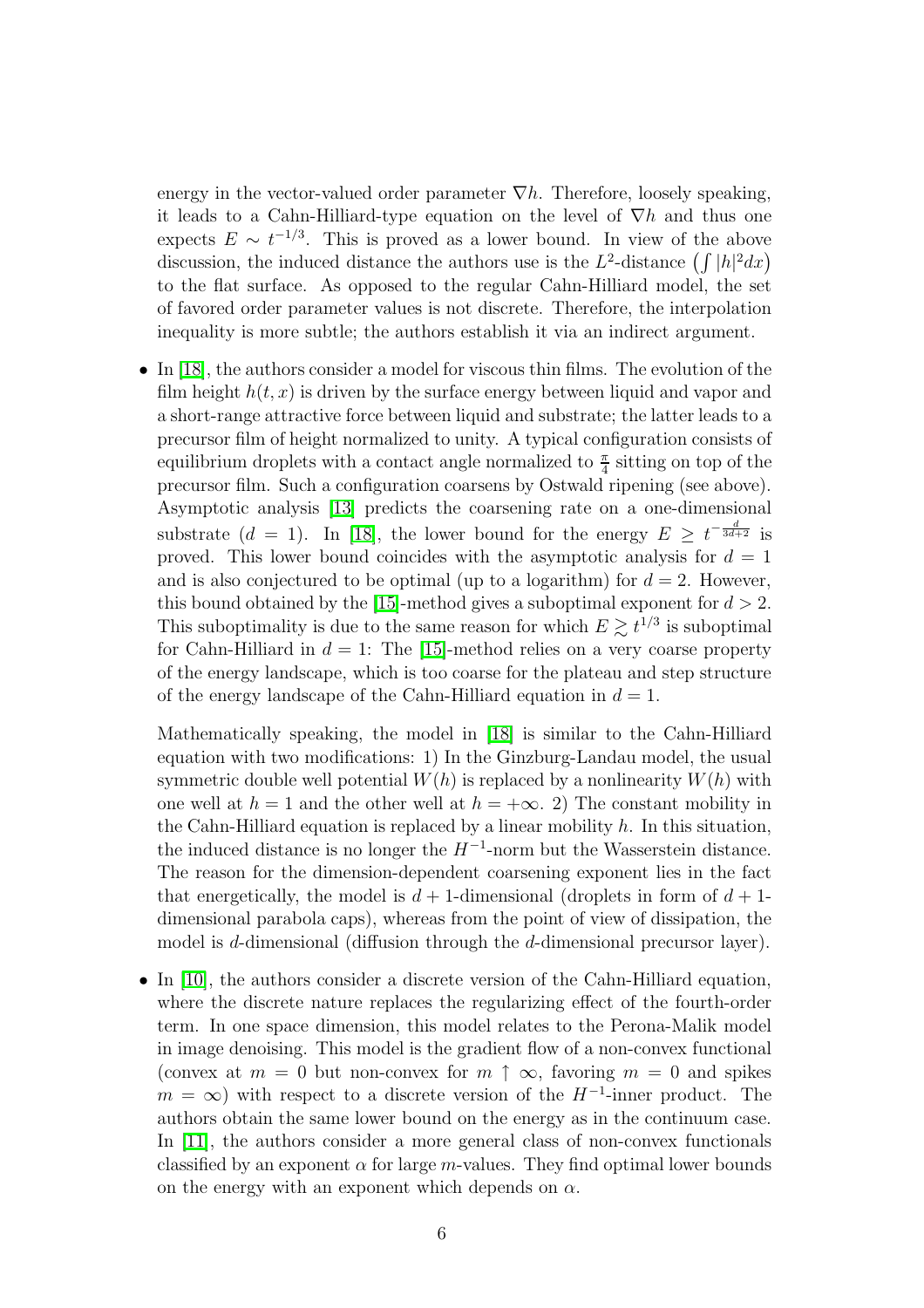In our analysis, we adopt the method from [\[15\]](#page-26-0) to a simple sharp-interface model for flow-mediated coarsening. This means that the driving energy functional is the surface energy of the configuration  $m \in \{-1,1\}$  and the limiting dissipation mechanism is the viscous dissipation of the incompressible velocity  $u$  which convects m. For this dissipation mechanism, the genuinely Riemannian distance is not known explicitly. We use a Monge-Kantorowicz-Rubinstein (MKR) distance as a proxy for this induced distance to the "microscopically mixed state"  $m \equiv 0$ . This MKRdistance has to be chosen in such a way that it is dominated by this induced distance given by the viscous dissipation mechanism, i. e.  $\int |Du|^2 dx$ . Since the dissipation mechanism only controls the gradient of the convecting velocity, it is not surprising that the cost functional in the MRK-distance can only grow logarithmically. The fact that the MRK-distance indeed is dominated is connected to a conjecture of Bressan [\[4,](#page-25-2) p. 4], see also [\[7,](#page-26-12) p. 25]. In the  $L^p$ -setting  $(p > 1)$  instead of the  $L^1$ -setting considered in [\[4\]](#page-25-2), this conjecture was solved in [\[7\]](#page-26-12), which in turn can be understood as a quantification of the DiPerna-Lions theory of renormalizable solutions to convection equations. In a certain sense, in this paper we reformulate the result in [\[7\]](#page-26-12) in terms of our MRK-distance.

The paper is organized as follows. In Subsection [1.3](#page-7-0) we describe the full model for demixing processes in binary viscous liquids involving the Ginzburg-Landau energy from which our simple sharp-interface model can be derived. In Subsection [1.4](#page-9-0) we provide a gradient flow interpretation of the full model. We argue heuristically in favor of the predicted scaling law in Subsection [1.5.](#page-10-0) Subsection [1.6](#page-12-0) presents our numerical simulations. Section [2](#page-14-0) provides our analytic results in the sharpinterface model. Finally, Section [3](#page-18-0) contains the proofs. We attach two appendices for technical convenience.

### <span id="page-7-0"></span>1.3 The full model

We are interested in the late-stage coarsening phenomenon which occurs when a thermodynamically unstable two-phase system, in our case a binary viscous liquid quenched slightly below a critical temperature, demixes, i. e., the two phases separate into two domains of the two different equilibrium volume fractions. As order parameter, which locally describes the composition of the mixture at any one time, we consider a scalar field

$$
m(t, x) \in \mathbb{R}.
$$

<span id="page-7-1"></span>The free energy is given by the Ginzburg-Landau functional

$$
E(m) = \int \frac{1}{2} |\nabla m|^2 + \frac{1}{2} (1 - m^2)^2 dx, \tag{1}
$$

which favors locally the separation of the system into its two phases, encoded by the values −1 and 1, and penalizes transitions between domains occupied by different phases. Hence length, energy, and order parameter have been nondimensionalized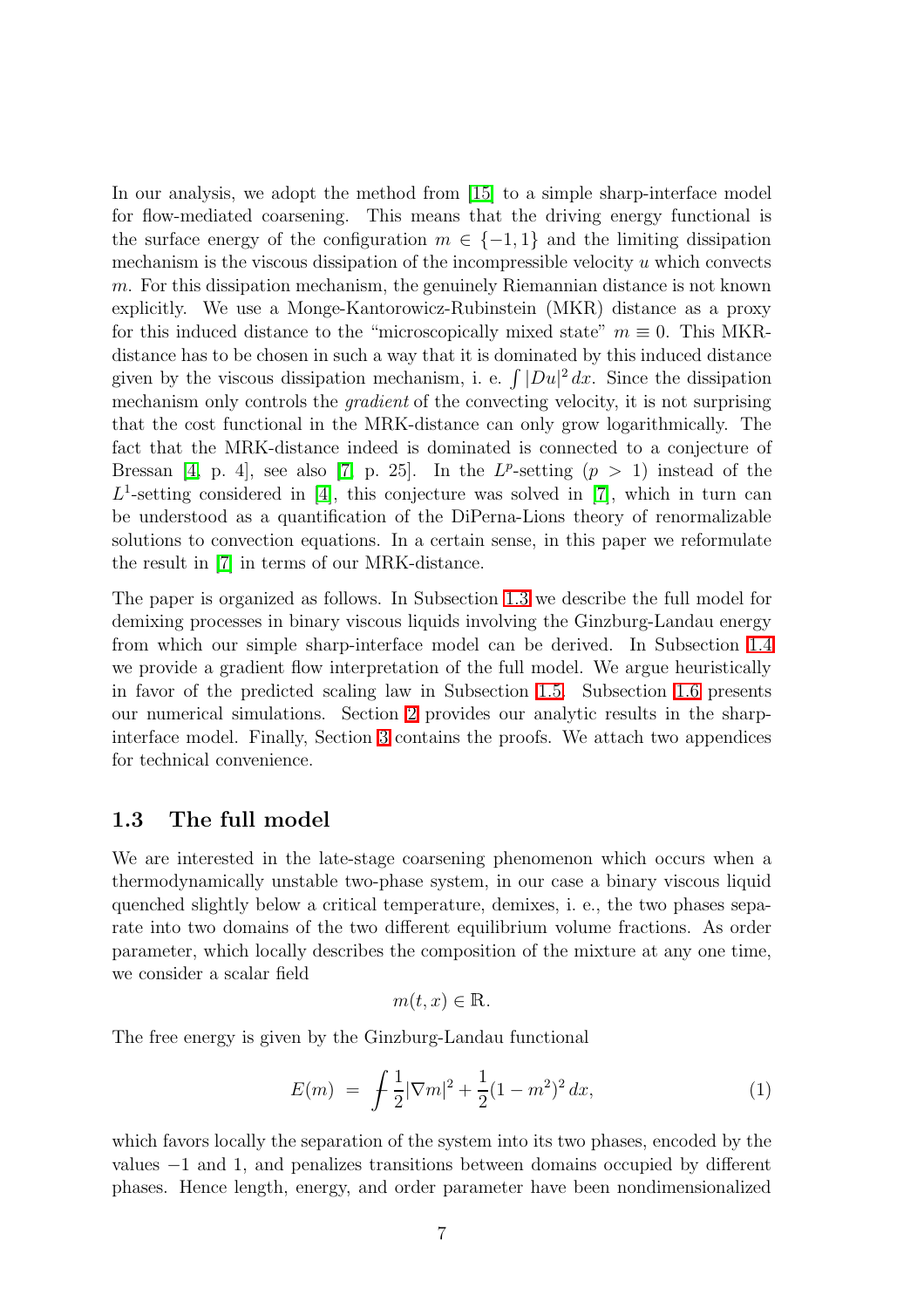such that the equilibrium values, the width of the interfacial layers, and the energy per area of the interfacial layers are all of order one. Furthermore, we have normalized the free energy by the volume of the system, denoting the average by  $\int dx$ .

The evolution must conserve the volume fraction of each phase separately. We are interested in the case of a "critical mixture", where both phases occupy the same volume fraction, i. e.,

<span id="page-8-2"></span>
$$
\int m \, dx = 0. \tag{2}
$$

This leads to a conservation law for m:

$$
\partial_t m + \nabla \cdot J = 0,
$$

for some flux J. The flux takes account of the two parallel transport mechanisms: diffusion and convection. Diffusion is the relative motion of the unlike particles. In liquids, it originates from chemical potential differences. The diffusive flux  $J_{diff}$  is therefore given by  $J_{diff} = -\lambda \nabla \mu$ , where  $\lambda$  is the diffusion coefficient and  $\mu$  is the chemical potential, which is defined by

$$
\mu = \frac{\partial E}{\partial m} = -\Delta m - 2(1 - m^2)m.
$$

Convection is the flow of the bulk with a velocity field u. The convective flux  $J_{conv}$ is therefore given by  $J_{conv} = m u$ .

<span id="page-8-1"></span>We may recapitulate the evolution equation:

$$
\partial_t m - \lambda \Delta \mu + \nabla \cdot (m u) = 0. \tag{3}
$$

We want to relate the velocity  $u$  of the bulk flow to the thermodynamic driving forces: the velocity obeys a Stokes equation

<span id="page-8-0"></span>
$$
-\eta \Delta u + \nabla p = -m \nabla \mu,\tag{4}
$$

$$
\nabla \cdot u = 0, \tag{5}
$$

where  $\eta$  is the viscosity coefficient and  $p$  is the pressure. The liquid is incompressible, equation [\(5\)](#page-8-0). The r. h. s. of [\(4\)](#page-8-0) arises from the energy change that accompanies the liquid transport ("principle of virtual work"): the gradient of the chemical potential acts as a driving force on the liquid. Note that  $m\nabla\mu$  equals to  $\nabla\cdot(\nabla m\otimes\nabla m)$  up to terms that can be absorbed in the pressure gradient.

We use the Stokes approximation of the Navier-Stokes equation by neglecting the inertial terms. This amounts to the assumption that the flow velocity responds nearly instantaneously to changes of the order parameter. The velocity is then "slaved to the order parameter". In fact, this approximation fails for very large domains. We will neglect these inertia influences in our setting. See also [\[3,](#page-25-0) p. 374-376] for a precise determination of the different scaling regimes.

We may absorb one of the dimension free parameters in the time scale: for convenience we set  $\eta = 1$ .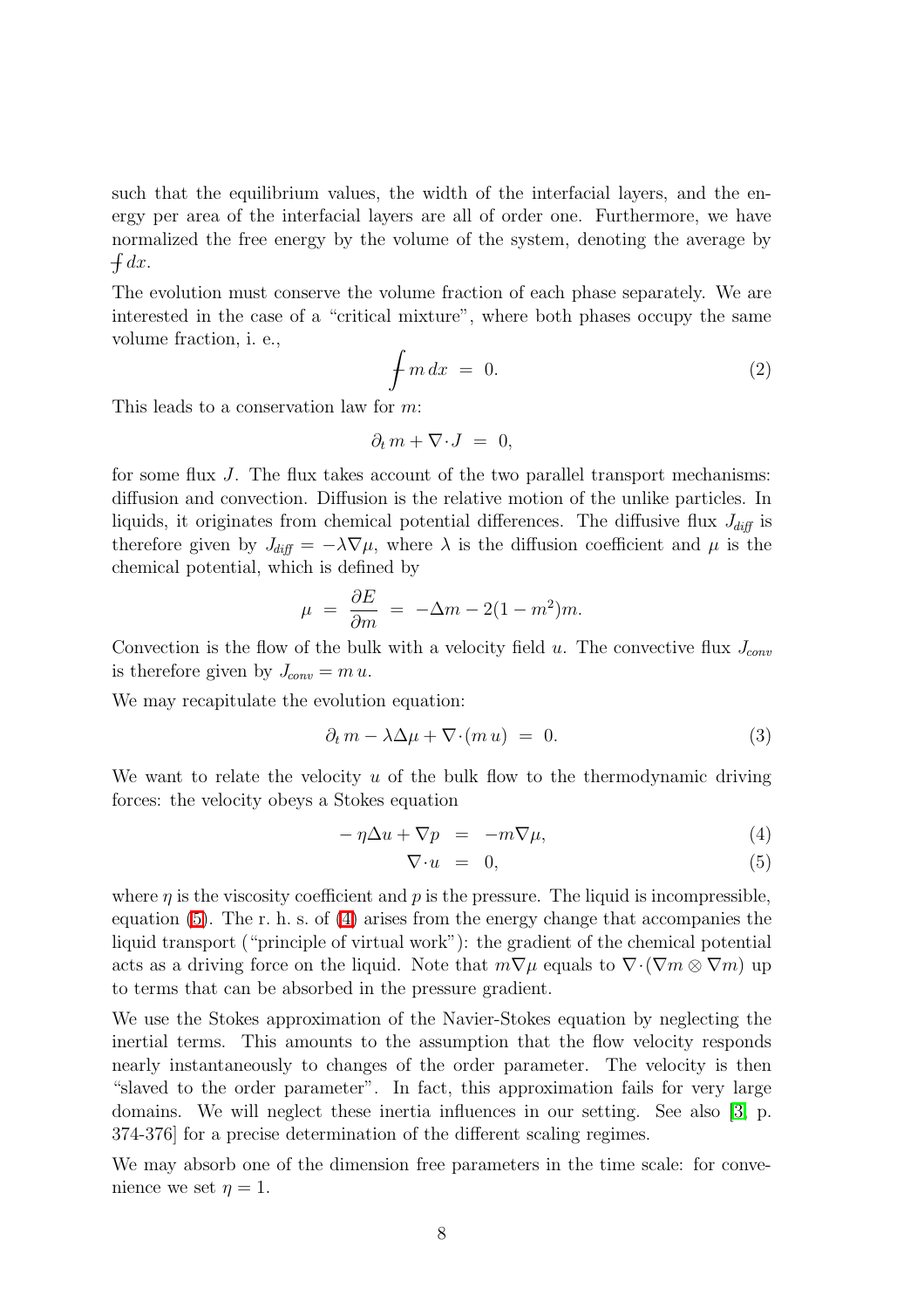#### <span id="page-9-0"></span>1.4 The gradient flow structure

We like to embed our model into an abstract framework, at least heuristically. We interpret the system  $(3, 4, 5)$  $(3, 4, 5)$  $(3, 4, 5)$  $(3, 4, 5)$  $(3, 4, 5)$  as a gradient flow, i. e., the evolution follows the steepest descent in an energy landscape. Mathematically, this requires a differentiable manifold  $M$ , together with a metric tensor g, and an energy functional E on  $M$ . The dynamical system in  $M$  given by the differential equation

<span id="page-9-1"></span>
$$
\partial_t m + \text{grad} E_{|m} = 0 \tag{6}
$$

is called the gradient flow of E on  $(M, g)$ . The energy gradient grad E is related to the differential diff  $E$  of  $E$  by the Riesz representation theorem:

 $g_m(\text{grad } E, \delta m) = \text{diff } E \cdot \delta m$  for all tangent vectors  $\delta m$  at m.

<span id="page-9-2"></span>This allows for the gradient free reformulation of [\(6\)](#page-9-1):

$$
g_m(\partial_t m, \delta m) + \text{diff } E_{|m} \cdot \delta m = 0
$$
 for all tangent vectors  $\delta m$  at  $m$ , (7)

<span id="page-9-3"></span>or equivalently, coming from the variational point of view,

$$
\partial_t m = \arg \min_{\delta m} \left\{ \frac{1}{2} g_m(\delta m, \delta m) + \text{diff } E_{|m} \cdot \delta m \mid \delta m \text{ tangent vector at } m \right\}. \tag{8}
$$

For the gradient flow interpretation of the dynamic system [\(3,](#page-8-1) [4,](#page-8-0) [5\)](#page-8-0) we still have to identify the ingredients  $\mathcal M$  and  $g$ . The energy functional reflects the driving energetics. It is given by the initially introduced Ginzburg-Landau functional [\(1\)](#page-7-1).

The evolution must conserve the order parameter. For simplicity we consider the case of equal volume fraction, [\(2\)](#page-8-2). Accordingly, the manifold is given by

$$
\mathcal{M} = \left\{ m \text{ with } \int m \, dx = 0 \right\}. \tag{9}
$$

The metric tensor g encodes the limiting dissipation mechanisms. Choosing the admissible tangent vector  $\partial_t m$  in the gradient flow notion [\(7\)](#page-9-2), we find:

$$
\frac{d}{dt}E(m) = \text{diff } E_{|m}.\,\partial_t m = -g_m(\partial_t m, \partial_t m).
$$

Two different dissipation mechanisms due to diffusion and convection occur in the demixing of binary liquids: dissipation by friction as a result of collisions of particles ("outer friction") and dissipation by friction because of viscosity (Stokes friction or "inner friction"). This suggests to choose the metric tensor as

<span id="page-9-4"></span>
$$
g_m(\delta m, \delta m)
$$
  
= 
$$
\inf_{(u,j)} \left\{ \int \lambda |j|^2 + \frac{1}{2} |(Du + (Du)^t)|^2 dx \mid \delta m + \lambda \nabla \cdot j + \nabla \cdot (mu) = 0, \ \nabla \cdot u = 0 \right\}
$$
  
= 
$$
\inf_{(u,j)} \left\{ \int \lambda |j|^2 + |Du|^2 dx \mid \delta m + \lambda \nabla \cdot j + \nabla \cdot (mu) = 0, \ \nabla \cdot u = 0 \right\}.
$$
 (10)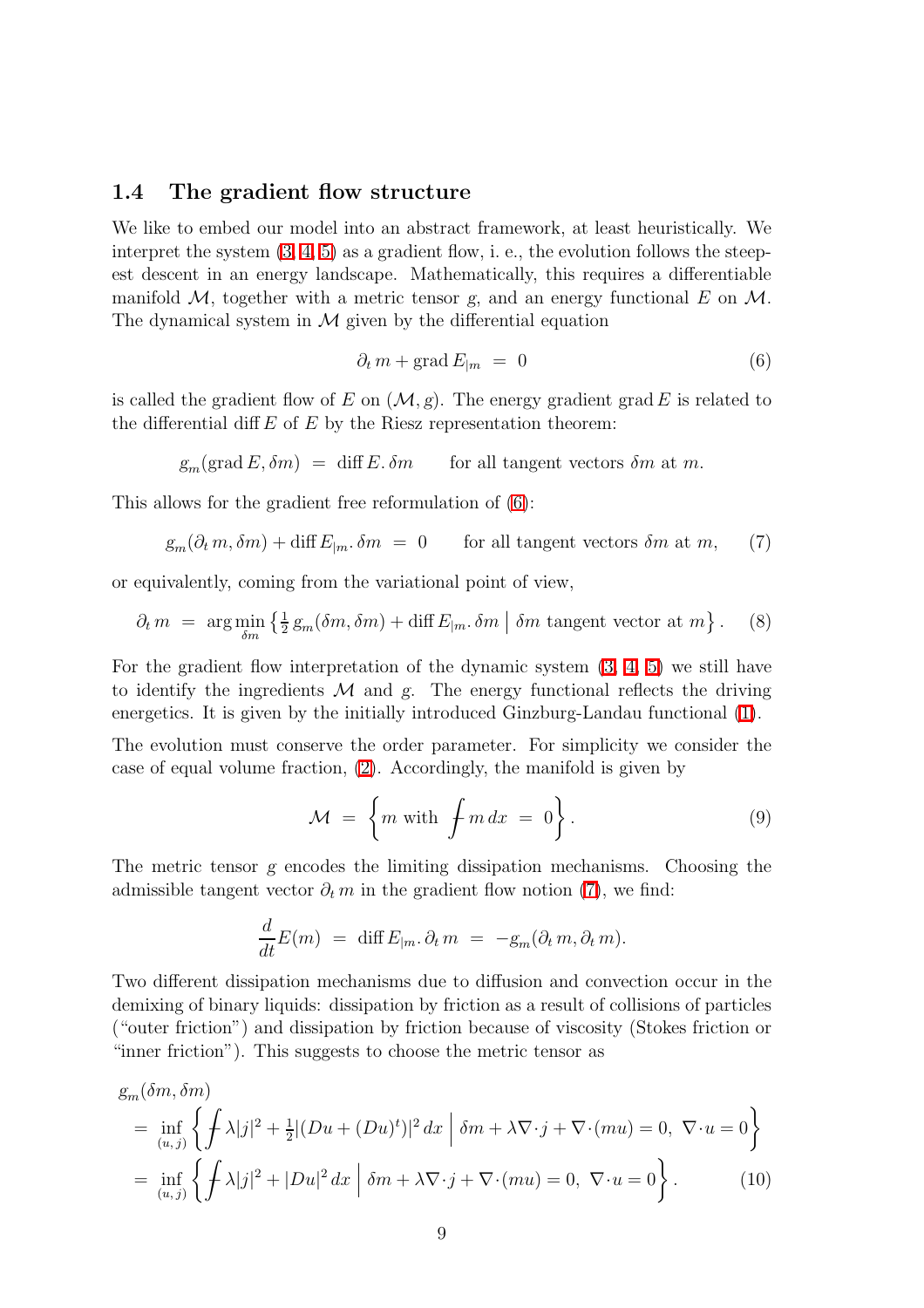Thus the minimization problem [\(8\)](#page-9-3) can be written, using Lagrange multipliers:

$$
\inf_{(\delta m,u,j)} \sup_{(\phi,p)} \left\{ \int \frac{\lambda|j|^2 + |Du|^2}{2} - (\lambda j + mu) \cdot \nabla \phi + \phi \, \delta m + \nabla p \cdot u + \frac{\partial E}{\partial m} \delta m \, dx \right\},\,
$$

which easily leads to the optimality conditions. We immediately recover:

$$
\phi = -\frac{\partial E}{\partial m}, \ j = \nabla \phi, \ -\Delta u + \nabla p = m \nabla \phi.
$$

### <span id="page-10-0"></span>1.5 Heuristics

Physical experiments and numerical simulations suggest that the coarsening rate of the domain pattern shows a simple behavior (cf. Section [1.6\)](#page-12-0). In sufficiently large systems and it can be described by a power law:

$$
\ell(t) \sim t^{\gamma},
$$

for  $t \gg 1$ . We are interested in understanding the mechanisms which determine the dynamic exponent  $\gamma$ . In this section, we derive  $\gamma$  by heuristical considerations, which are based on the (unproven) statistical self-similarity.

In binary liquids, demixing mediates by diffusion and convection. To determine the contribution of each transport mechanism to the growth of the characteristic length scale, we consider both mechanisms separately.

We study the mesoscopic version of the model. Inside of the domains, the order parameter is nearly uniform,  $m \approx \pm 1$ . It varies with a characteristic interfacial layer along the interface between the domains. For this reason, the energy contribution in the bulk is negligible. The energy is concentrated on the interface between the domains. Therefore, we approximate

> energy  $\approx$  energy of 1-d interfacial layer × area of sharp interface per system volume.

A simple calculation shows that the energy of the one-dimensional layer is 4/3. The above approximation motivates the mesoscopic version of the model. Assuming the interface to be sharp,  $m = \pm 1$ , an appropriate energy is given by

$$
E(m) = \frac{4}{3} \times \frac{1}{2} \int |\nabla m| \, dx = \frac{2}{3} \int |\nabla m| \, dx.
$$

Here we have used the convenient geometric measure theory notation. Moreover, we write  $\Omega = \{m = \pm 1\}$  for the bulk, and  $\Gamma = \partial\Omega$  for the interface.

We assume the validity of the gradient flow structure for the sharp-interface model. In order to derive the classical equations for the evolution, we consider the variational formulation of the gradient flow [\(8\)](#page-9-3). Variations of the order parameter correspond to variations of the interface. We measure such variations infinitesimally by a normal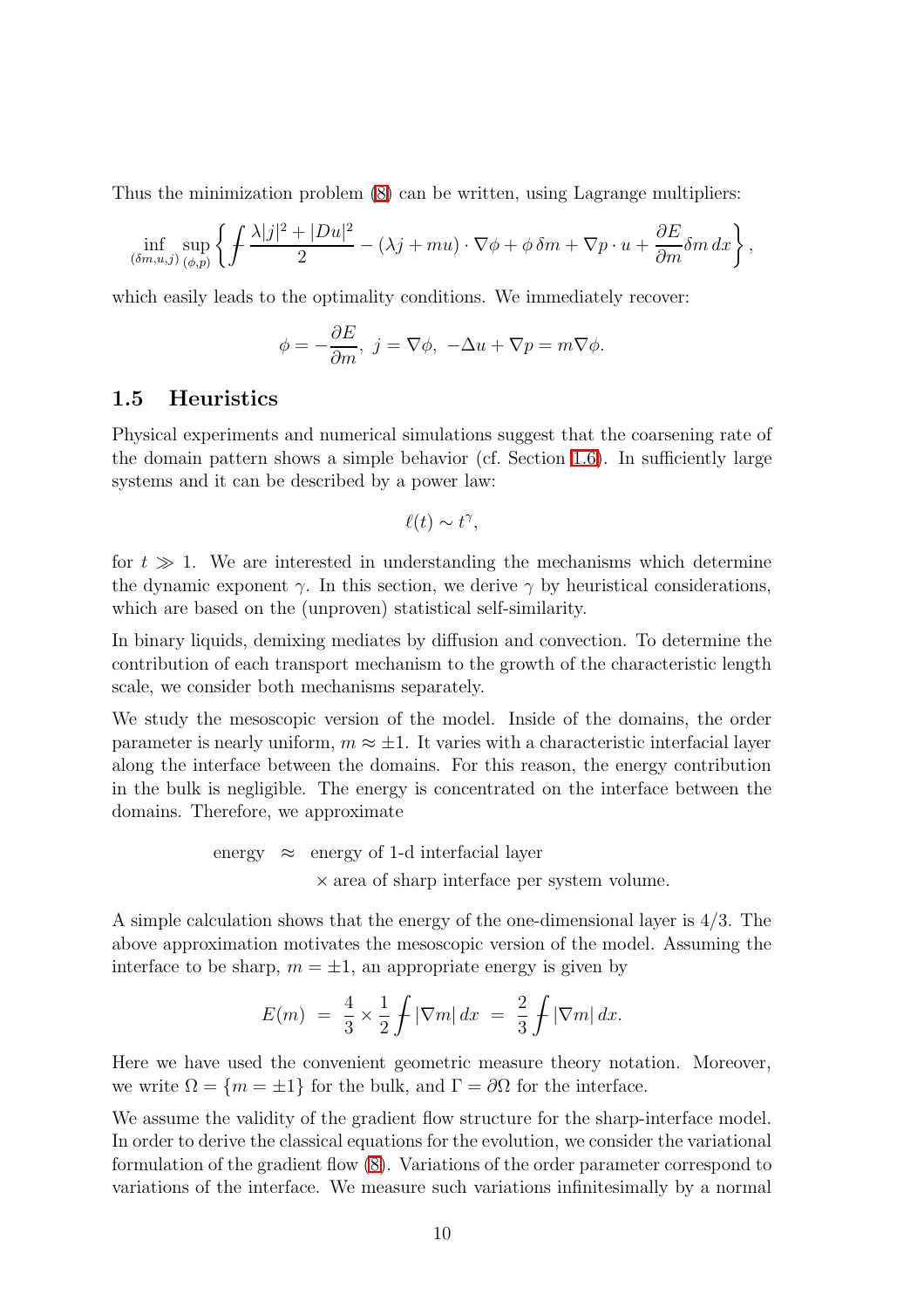velocity 2V along Γ. (Notice that  $\partial_t m = 2V |\nabla m|$ .) An infinitesimal variation of the energy is given by  $\frac{4}{3}$  $\frac{4}{3}$  f HV  $d \mathcal{H}^{d-1}$ <sub>L</sub> $\Gamma$ , where H denotes the mean curvature of  $\Gamma$ .

In the purely diffusive regime, the only dissipative mechanism is outer friction. According to [\(8\)](#page-9-3) we thus have to identify

$$
\arg\min_{V} \left\{ \frac{1}{2} \min_{j} \left\{ \frac{1}{f} \lambda |j|^2 dx \, \middle| \, \nabla \cdot j = 0 \text{ in } \Omega, \, \lambda[\nu \cdot j] = 2V \text{ on } \Gamma \right\} \right\}
$$
\n
$$
+ \frac{4}{3} \int HV \, d\mathcal{H}^{d-1} \llcorner \Gamma \right\},
$$

where where  $\nu$  denotes a normal on Γ, and [.] denotes the jump across Γ. On the level of  $i$ :

$$
\arg\min_{j} \left\{ \frac{1}{2} \int \lambda |j|^2 \, dx + \frac{2}{3} \int H \lambda[\nu \cdot j] \, d\mathcal{H}^{d-1} \llcorner \Gamma \, \Big| \, \nabla \cdot j = 0 \text{ in } \Omega \right\}.
$$

A computation of the Euler-Lagrange equation gives the well-known Mullins-Sekerka evolution equations:

$$
-\Delta \mu = 0,
$$

in the bulk  $Ω$ , and

$$
\mu = \frac{2}{3}H,
$$
  
\n
$$
2V = -\lambda[\nu \cdot \nabla \mu],
$$

on the interface Γ. This amounts to a third order free boundary value problem. Hence the solution space is invariant under rescaling

$$
x \longrightarrow \sigma x, \quad t \longrightarrow \sigma^3 t.
$$

Consequently, if we assume the solution behaves statistically self-similar, the scaling exponent must be  $1/3$ . Indeed, m being statistically self-similar means

$$
|\mathcal{F}m(t,\,\cdot\,)(k)|^2 \,\,\approx\,\,f(t^{\gamma}k),
$$

for some structure function f and every wave number k. As usual,  $\mathcal{F}m$  denotes the Fourier transform of m. By scaling invariance of the solution space, this turns into

$$
f(t^{\gamma}k) \approx |\mathcal{F}m(\sigma^3t, \sigma \cdot)(k)|^2 = |\mathcal{F}m(\sigma^3t, \cdot)(\sigma^{-1}k)|^2.
$$

Hence

 $f(t^{\gamma}k) \approx f((\sigma^3 t)^{\gamma}(\sigma^{-1}k)),$ 

which yields  $\gamma = 1/3$ , since  $\sigma$  is arbitrary. Thus

$$
\ell(t) \sim (\lambda t)^{1/3}.
$$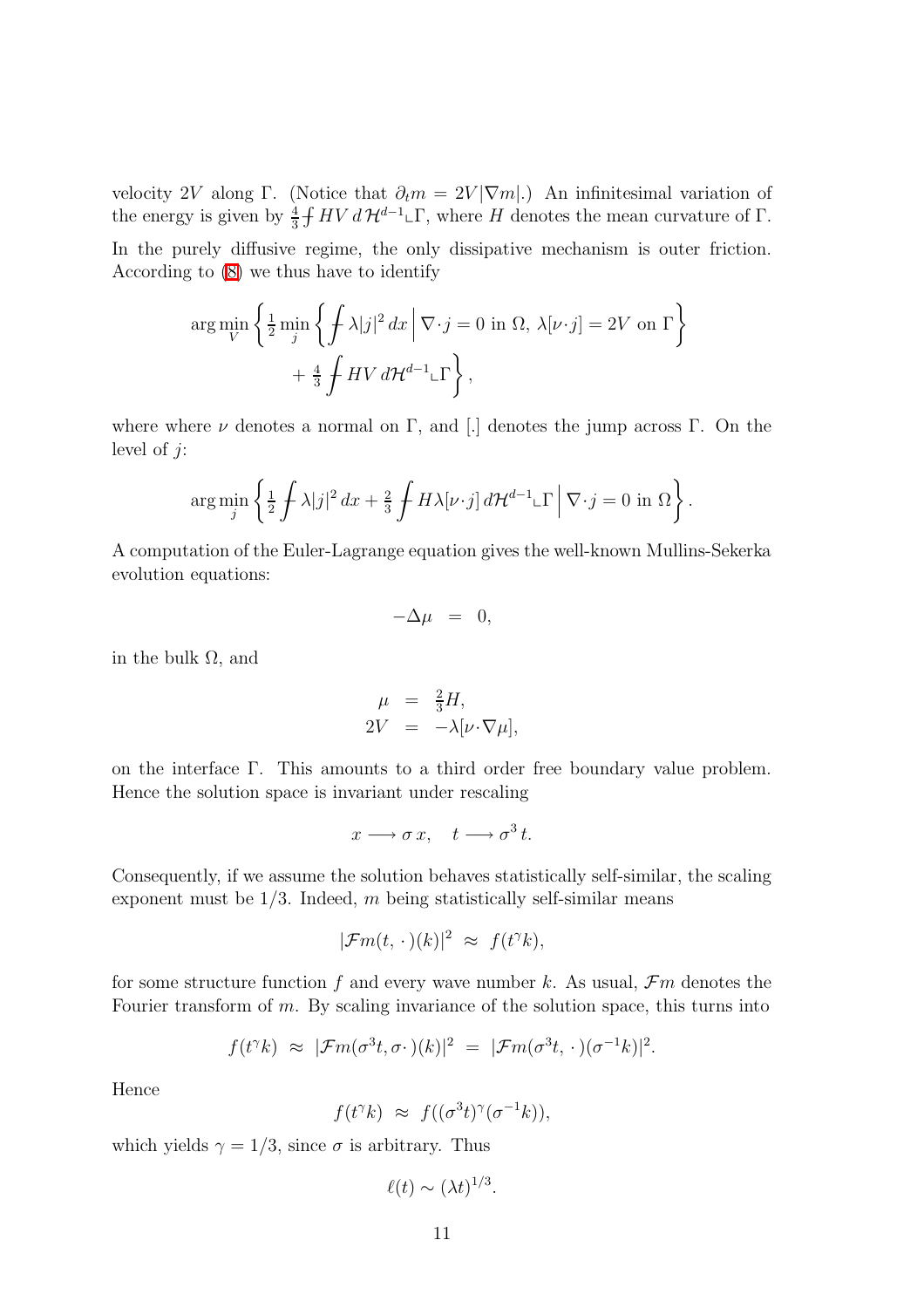Notice that in this reduced model,  $\lambda$  can be absorbed in the time scale. Therefore  $\lambda$  must have the same exponent as t in the coarsening rate.

In the purely convective regime, the dissipative mechanism is Stokes friction. Therefore we have to identify

$$
\arg\min_{V} \left\{ \frac{1}{2} \min_{u} \left\{ \int |Du|^2 \, dx \, \Big| \, \nabla \cdot u = 0, \, \nu \cdot u = V \text{ on } \Gamma \right\} + \frac{4}{3} \int HV \, d\mathcal{H}^{d-1} \llcorner \Gamma \right\},\
$$

respectively

$$
\arg\min_{u} \left\{ \frac{1}{2} \int |Du|^2 \, dx + \frac{4}{3} \int H\nu \cdot u \, d\mathcal{H}^{d-1} \llcorner \Gamma \middle| \nabla \cdot u = 0 \right\},\,
$$

A computation of the Euler-Lagrange equations yields

$$
\nabla \cdot u = 0, \n-\nabla \cdot S = 0,
$$

in the bulk  $\Omega$ , and

$$
V = \nu \cdot u,
$$
  
\n
$$
\tau \cdot [S] \nu = 0,
$$
  
\n
$$
\nu \cdot [S] \nu = -\frac{4}{3} H,
$$

on the interface  $\Gamma$ . Here  $S = Du + (Du)^t - p$  id denotes the stress tensor. The boundary value problem is of order one. Hence if the growth of the characteristic length scale behaves statistically self-similar, a similar calculation as above shows that the dynamic exponent must be one:

$$
\ell(t) \sim t.
$$

Comparing both scaling laws, diffusion-mediated coarsening proceeds much faster for  $t \ll \lambda^{1/2}$ , and flow-mediated coarsening proceeds much faster for  $t \gg \lambda^{1/2}$ . The coarsening rate is determined by the faster transport mechanism. Consequently, we expect a crossover at

$$
t \sim \lambda^{1/2}
$$

<span id="page-12-0"></span>from a first, diffusion dominated regime to a second, convection dominated regime.

## 1.6 Numerical simulations

We present our numerical simulations for the demixing process in binary liquids in two space dimensions.

For our numerical simulations we use the full smooth-interface model [\(3,](#page-8-1) [4,](#page-8-0) [5\)](#page-8-0) in two space dimensions with periodic boundary conditions. The system size is  $\Lambda$ . We treat the case  $\lambda = 1$ .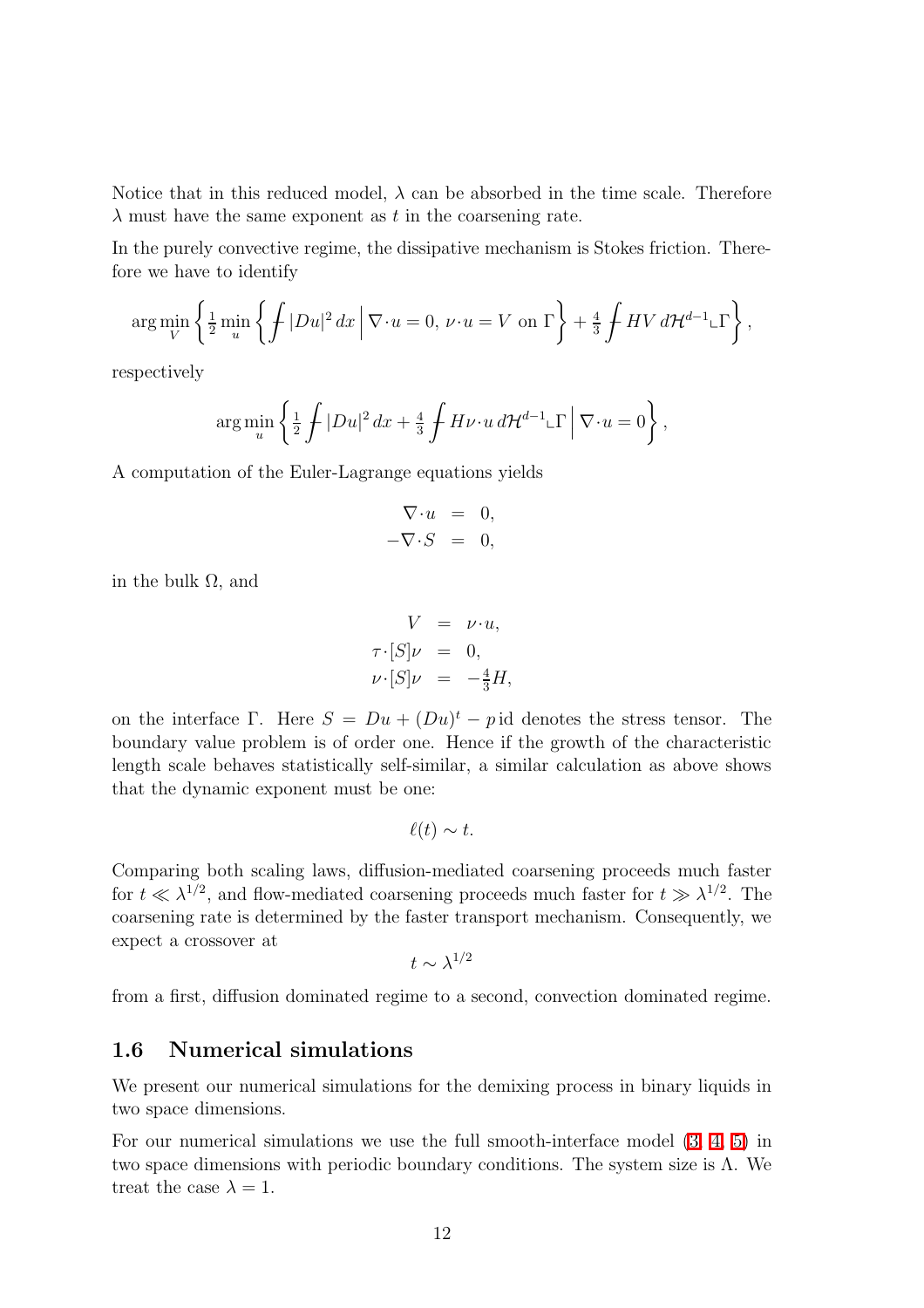

Figure 1: Plots of a numerically computed coarsening process in a binary viscous mixture.

<span id="page-13-1"></span><span id="page-13-0"></span>We use a semi-implicit time discretization of the evolution equation [\(3\)](#page-8-1), which is explicit in the nonlinear and in the convective term:

$$
\left(\frac{1}{\Delta t} + \Delta^2 + 2\Delta\right)m^{k+1} = 2\Delta(m^k)^3 - \nabla \cdot (m^k u^k) + \frac{1}{\Delta t}m^k.
$$
 (11)

Exploiting the incompressibility condition  $(5)$ , the velocity  $u<sup>k</sup>$  is determined by two Poisson equations. If we denote the velocity components by  $v^k$  and  $w^k$ , these read

$$
-\Delta v^k = f^k - \partial_x \Delta^{-1} (\partial_x f^k + \partial_y g^k),
$$
  

$$
-\Delta w^k = g^k - \partial_y \Delta^{-1} (\partial_x f^k + \partial_y g^k),
$$

where the forces  $f^k$ ,  $g^k$  are given by

$$
f^{k} = \partial_x(\partial_x m^k \partial_x m^k) + \partial_y(\partial_x m^k \partial_y m^k),
$$
  
\n
$$
g^{k} = \partial_x(\partial_x m^k \partial_y m^k) + \partial_y(\partial_y m^k \partial_y m^k).
$$

We compute  $f^k, g^k$ , and the nonlinear term in [\(11\)](#page-13-0) with the help of a finite difference scheme. For the convective term we apply the upwind method. Subsequently, the equations for  $v^k$ ,  $w^k$ , and  $m^{k+1}$  are solved with FFT. As initial data we impose a white noise with amplitude  $10^{-2}$  and mean value zero.

In this paper we present our numerical simulations for the system size  $\Lambda = 50 \pi$ . Figure [1](#page-13-1) shows three stages of a computed coarsening process for a binary viscous mixture. It turns out that  $\Lambda = 50 \pi$  is a system size for which the expected coarsening rate can be observed — at least in the very late stages and for a very short time (see below). On the other hand, using our simple implementation,  $\Lambda = 50 \pi$ appears to be near the upper limit of system sizes for which computations on a desktop computer can be realized within a reasonable running time.

Some experiences suggest that initially, the time step size should be chosen of order 10<sup>−</sup><sup>4</sup> . If the phases were separated and the domain morphology had become sufficiently coarse, we increased the time step size up to  $10^{-3}$ . An optimal or even an adaptive choice of the time step size have not been worked out.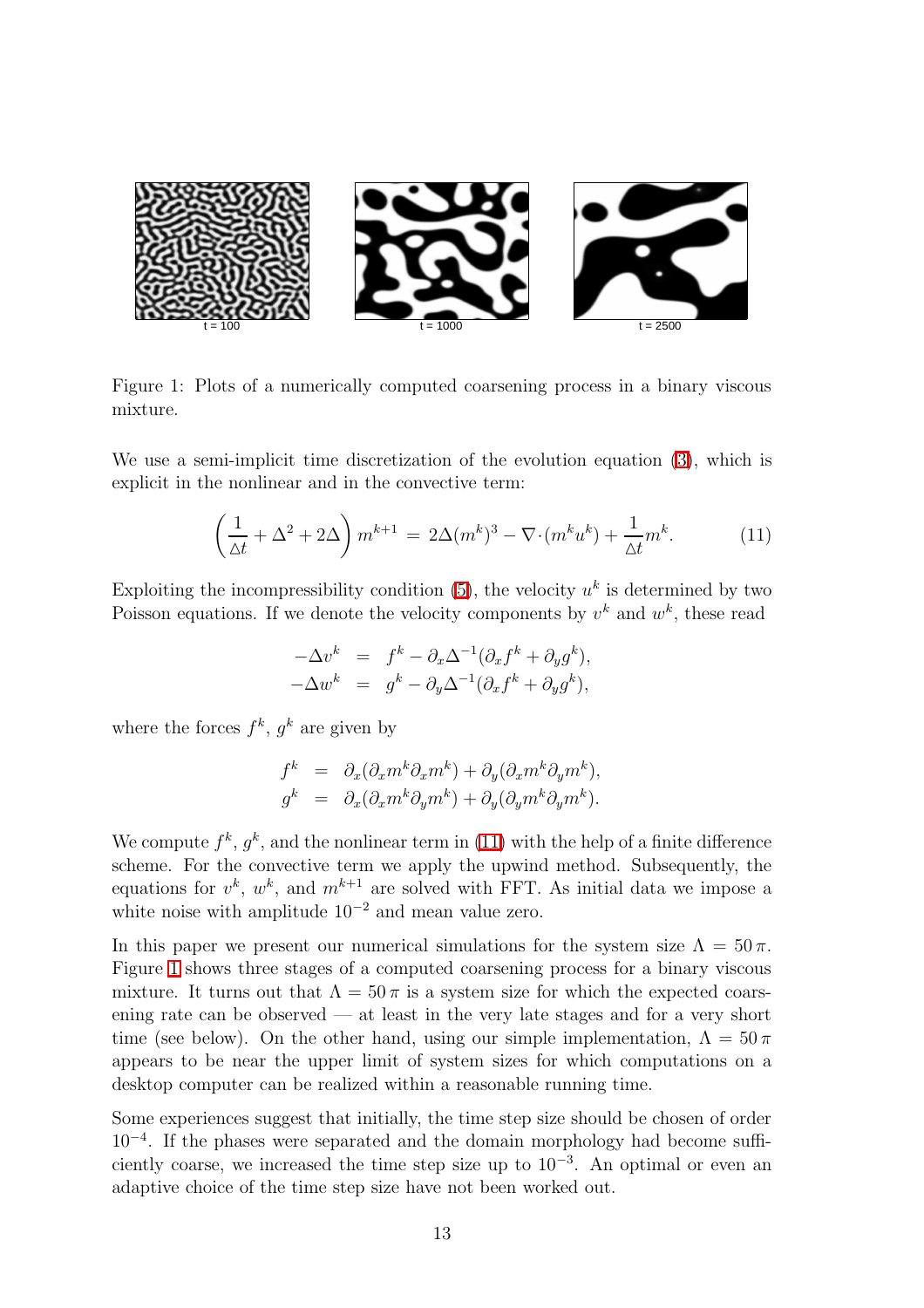In Figure [2](#page-14-1) we have plotted the energy evolution with a logarithmic axes scaling. In the very late stages it approaches "asymptotically" the slope −1. As motivated in the previous section, a crossover from  $-1/3$  to  $-1$  is expected at  $t \sim \lambda^{1/2}$ , and can therefore not be observed (since  $\lambda = 1$  is too small). Instead, we find a continuously accelerating decrease of the energy density after an initial stage ( $t \leq 100$ ) of demixing.



<span id="page-14-1"></span>Figure 2: Energy density vs. time.

<span id="page-14-2"></span>Figure 3:  $H^{-1}$ -norm vs. time.

In order to observe the predicted crossover, one has to choose a significant larger diffusion coefficient, such as a larger system size. However, as mentioned above, this cannot be realized within a reasonable running time.

Figure [3](#page-14-2) shows the logarithmic plot of the "length"  $L(t)$  vs. time. Here  $L(t)$  is defined as the  $H^{-1}$ -norm of the order parameter:

$$
L(t) = \left( \int ||\nabla|^{-1} m|^2 dx \right)^{1/2}.
$$

Because the  $H^{-1}$ -norm is the induced distance to the fully mixed configuration  $(m \equiv 0)$  in the gradient flow interpretation for diffusion-mediated coarsening, it can be considered as a natural length scale in our experiment. Since the intrinsic distance (i. e., the induced distance from the gradient flow interpretation) for the flow-mediated coarsening is not known explicitly, it is convenient to consider only this quantity as any measure of length. We observe that in the interfacial regime, the growth of  $L(t)$  proceeds slightly slower than t. Furthermore, it seems to converge in the very late stages "asymptotically" to  $t$ .

## <span id="page-14-0"></span>2 Main results

Our analysis follows closely the method proposed in [\[15\]](#page-26-0), which relies on the gradient flow structure of the dynamics. See Subsection 1.2 for discussion and references.

The procedure is the following. Since in our case the intrinsic distance is not known explicitly, we have to identify a suitable explicit proxy, which is bounded by the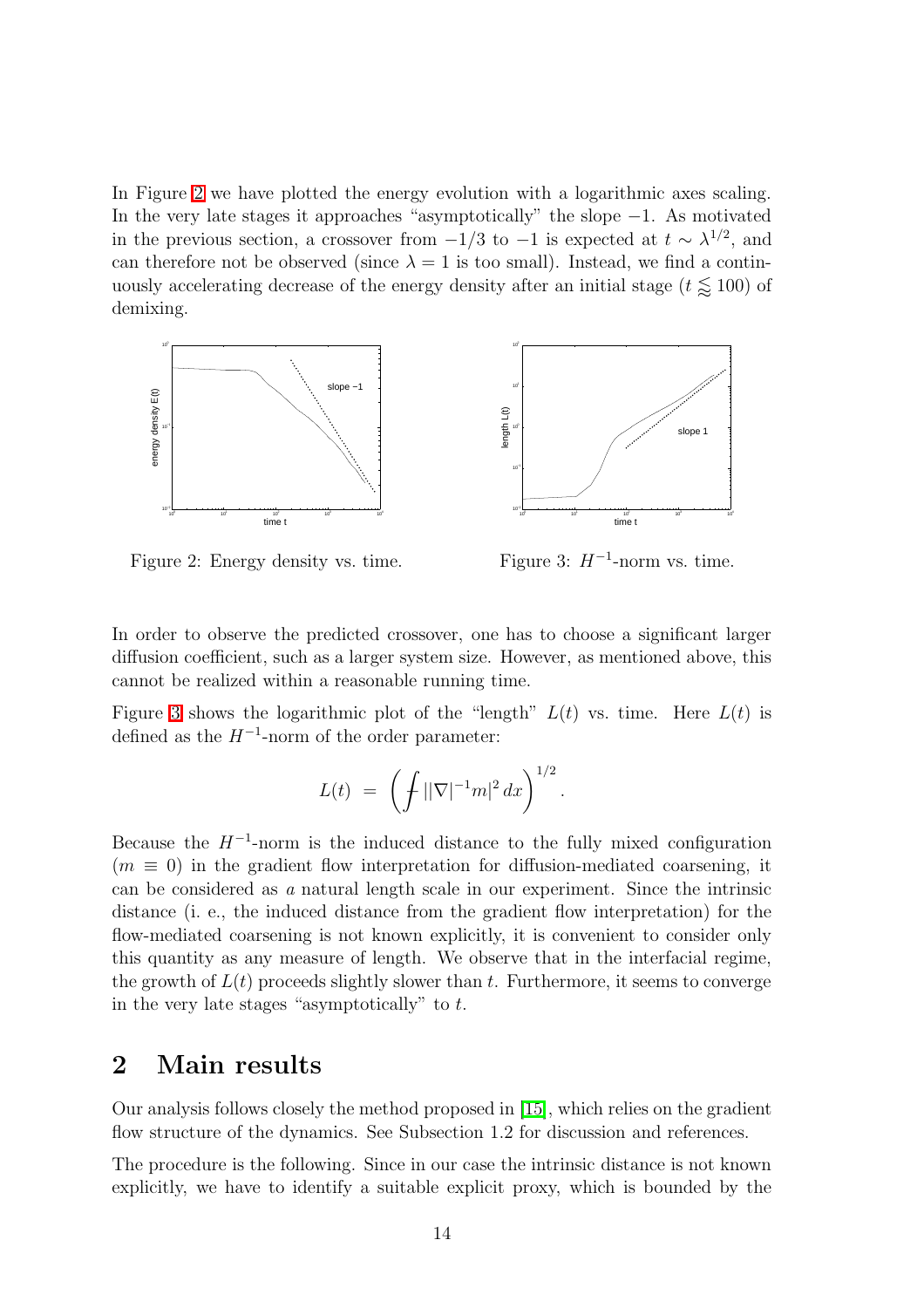intrinsic distance to some reference configuration. We derive an interpolation estimate involving proxy and energy, and use an ODE-argument to establish the upper bound on the coarsening rate.

We have motivated an appropriate mathematical formulation for the demixing process in binary viscous liquids in Subsection [1.3.](#page-7-0) However, for the sake of simplicity, we prefer to work on a mesoscopic level, as in Subsection [1.5.](#page-10-0) This means, we approximate the full model by its sharp-interface version. Furthermore, our model presented here only allows for flow-mediated coarsening. This corresponds to the case  $\lambda = 0$ . Anyhow, we believe that the results presented here are valid even in the full model, which we plan to address in a future paper.

On the mesoscopic level, the order parameter m takes the values  $\pm 1$ . We restrict or attention to the case of a critical mixture, i. e.,

$$
\int m\,dx=0,
$$

equation [\(2\)](#page-8-2). The energy contribution of the Ginzburg-Landau energy [\(1\)](#page-7-1) concentrates on the interfacial layers between the domains. The energy assigned to the sharp-interface model is

$$
E(m) = \int |\nabla m| \, dx. \tag{12}
$$

<span id="page-15-0"></span>The metric tensor [\(10\)](#page-9-4) reduces to

$$
g_m(\delta m, \delta m) = \inf_u \left\{ \int \frac{1}{2} |Du|^2 dx \mid \delta m + \nabla \cdot (mu) = 0, \ \nabla \cdot u = 0 \right\}.
$$
 (13)

For the PDEs we impose periodic boundary conditions. All averages are taken over the period cell. The size  $\Lambda$  of the period cell is effectively the system size. Since we are always working with averages, the system size does not enter in our analysis. In particular, our results are independent of  $\Lambda$ .

For two configurations  $m_0, m_1$ , the distance induced by the metric tensor is given by

dist
$$
(m_0, m_1)
$$
 = inf  $\left\{ \int_0^1 g_{\tilde{m}}(\partial_t \tilde{m}, \partial_t \tilde{m}) dt \middle| \tilde{m}(0) = m_0, \tilde{m}(1) = m_1 \right\}.$ 

For g defined by [\(13\)](#page-15-0) this distance is not known explicitly. We have to identify an appropriate proxy  $D(m)$ . The [\[15\]](#page-26-0)-method is illustrated in the following proposition.

**Proposition 1.** Let there be a function  $D(m)$  such that

$$
|\text{grad } D_{|m}|^2 \lesssim 1 \quad \text{for any } m,\tag{14}
$$

<span id="page-15-2"></span>and

<span id="page-15-1"></span>
$$
\ln E(m) \gtrsim -D(m) \quad \text{for any } m \text{ such that } E(m) \le 1. \tag{15}
$$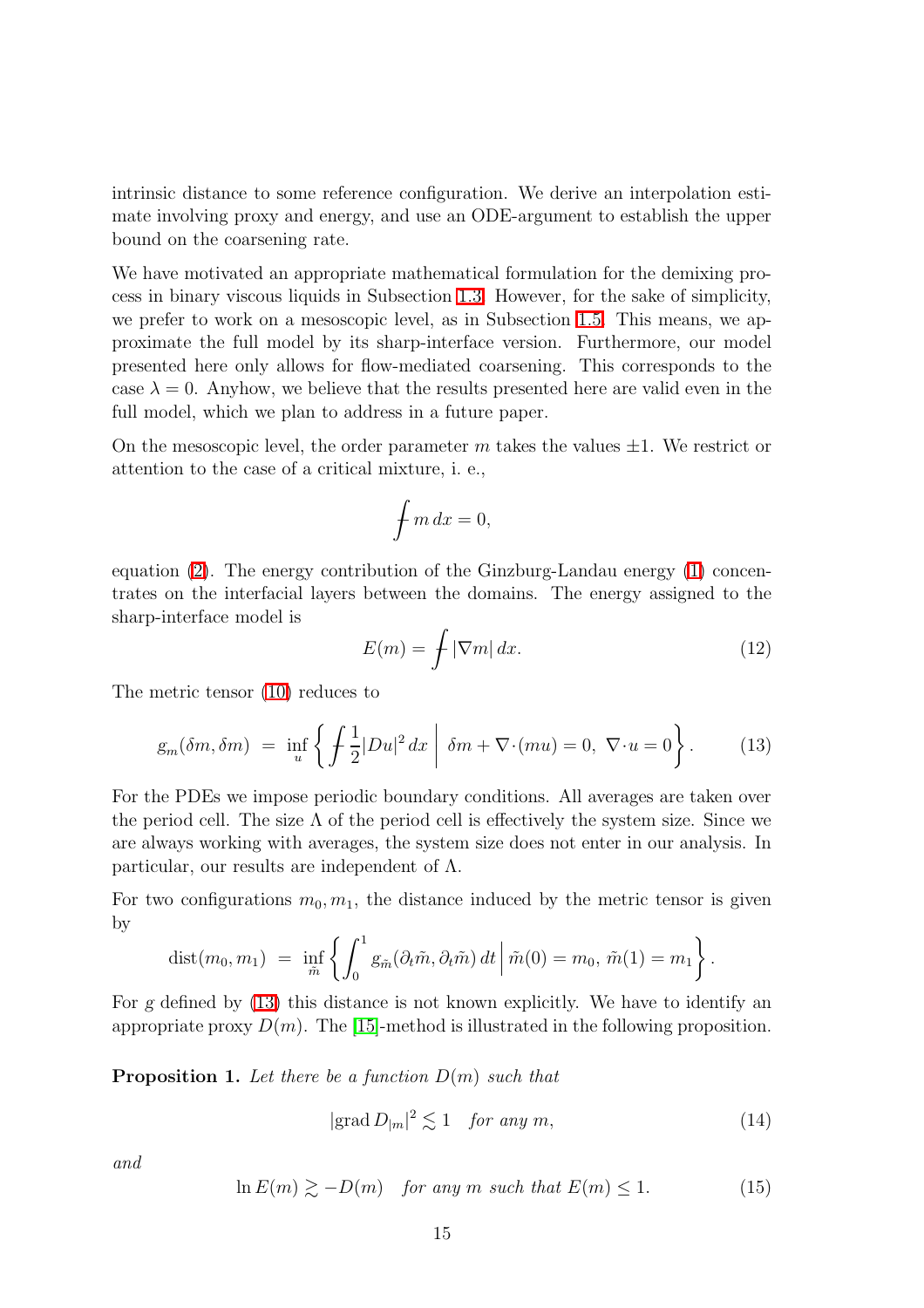Then for any solution of

$$
\partial_t m + \text{grad} E_{|m} = 0 \tag{16}
$$

with  $E(0) \ll 1$  we have

<span id="page-16-0"></span>
$$
\int_0^T E(m(t)) dt \gtrsim \ln T \quad \text{for any } T \text{ such that } \ln T \gg D(m(0)).
$$

Since the energy density has dimensions  $1/length$ , it can be considered as an inverse length scale. Assuming that there is only one length scale is present in the domain distribution, we can measure it by the inverse energy density. Consequently, a dynamic lower bound on the energy can be interpreted as an upper bound on the coarsening rate.

Notice that Proposition 1 treats the particular case  $\alpha = \infty$ , where  $\alpha$  denotes the geometric exponent in the notation from [\[18,](#page-26-8) Prop. 1].

We do not claim the existence of a gradient flow structure

$$
\partial_t m + \operatorname{grad} E(m) = 0,
$$

equation [\(16\)](#page-16-0), in any particular sense. Our diction is just symbolic but our treatment is fully rigorous in the end. Anyhow, in this paper, we assume that a solution exists. It can be a weak solution in the sense that we only need

- the transport equation  $\partial_t m + \nabla \cdot (mu) = 0$  in a distributional sense,
- the incompressibility  $\nabla \cdot u = 0$ ,
- the energy dissipation inequality  $\frac{d}{dt}$  $\frac{d}{dt} \int |\nabla m| dx \leq -\int |Du|^2 dx.$

To our knowledge, it is open whether such a solution exists for all (suitable) initial data for all times. Since we plan to address the full model in a future paper, for which well-posedness is obvious, with similar methods, we believe that this lack of existence theory is acceptable.

The gradient notion in [\(14\)](#page-15-1) is also only symbolic. What we mean is provided in Proposition 2 below. Finally, [\(15\)](#page-15-2) is established in Proposition 3.

Now we want to specify our choice of  $D(m)$ . For any given order parameter  $m \in$  $[-1, 1]$  with  $(2)$ , we define

$$
D(m) = \inf \left\{ \iint c(|x_1 - x_0|) d\pi(x_0, x_1) \middle| \int d\pi(\cdot, x_1) = 1, \int d\pi(x_0, \cdot) = m + 1 \right\}, (17)
$$

where we continue writing  $\iint d\pi = \frac{1}{\Lambda^d} \iint d\pi$ . Such Monge-Kantorowicz-Rubinstein distances are naturally domiciled in the field of optimal transportation. Informally, the cost function  $c(z)$  measures the cost of mass transportation over a distance z,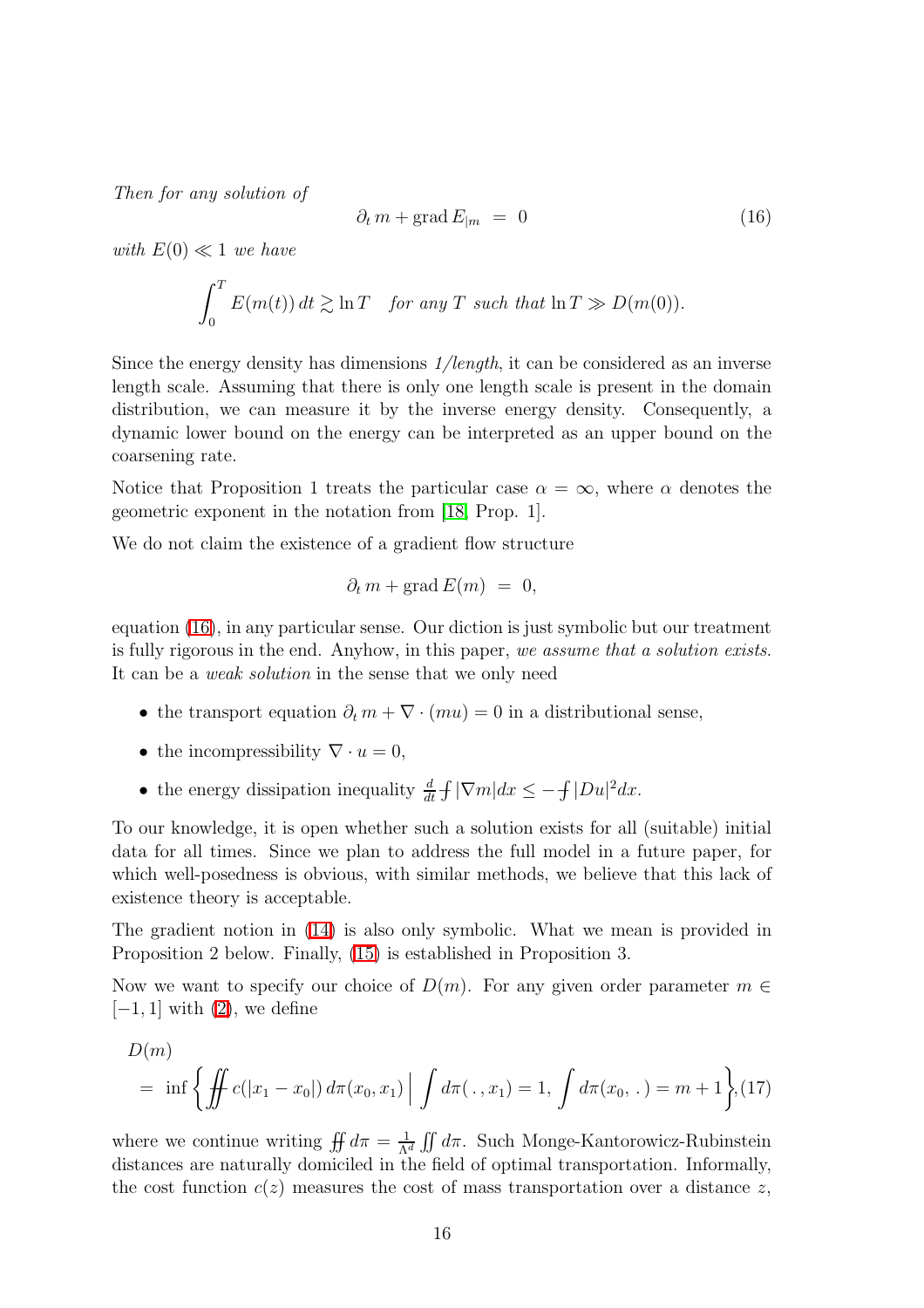and the transfer plan  $\pi$  encodes the way of transportation. Good references to this topic are Villani's books [\[25\]](#page-27-7) and [\[26\]](#page-27-8). See also Appendix A.

To our aim, we use a logarithmic cost function  $c(z) = \ln(z + 1)$ . With that choice we have the desired Lipschitz-property [\(14\)](#page-15-1):

**Proposition 2.** Let  $c(z) = \ln(z+1)$ . Let  $m \in [-1,1]$  with  $\int m dx = 0$  and u be related by

<span id="page-17-0"></span>
$$
\partial_t m + \nabla \cdot (mu) = 0, \tag{18}
$$

$$
\nabla \cdot u = 0. \tag{19}
$$

<span id="page-17-1"></span>Then we have for a. e.  $t > 0$ :

$$
\frac{d^+}{dt}D(m(t)) \lesssim \left(\int |Du(t,x)|^2 dx\right)^{1/2}.
$$
\n(20)

The transport equation [\(18\)](#page-17-0) has to be read in the sense of distributions.

Assumption [\(15\)](#page-15-2) in Proposition 1 can be established for a much larger class of Monge-Kantorowicz-Rubinstein distances. In fact, for arbitrary monotone increasing cost functions we have the following kind of interpolation inequality:

**Proposition 3.** Let  $c(z)$  be monotone increasing with  $c(0) = 0$ . Let  $m \in \{-1, 1\}$ with  $\int m dx = 0$ . Then there is an only d-dependent constant  $c_0$  such that

<span id="page-17-2"></span>

$$
D(m) \gtrsim c \left( \frac{1}{c_0 f |\nabla m| dx} \right). \tag{21}
$$

As a corollary from the above propositions, we may state our main result.

**Theorem 1.** Assume that  $\partial_t m + \text{grad } E_{|m} = 0$  and  $E(0) \ll 1$ . Then we have

$$
\int_0^T E(m(t)) dt \ge \ln T \quad \text{for any } T \text{ such that } \ln T \gg D(m(0)).
$$

The method in [\[15\]](#page-26-0) only provides time-averaged upper bounds on coarsening rates. However, within this framework the pointwise statement,

$$
E^{-1} \,\lesssim\, t,
$$

cannot be derived. Counter-examples in this flavor are given in [\[15,](#page-26-0) Remark 4] or [\[18,](#page-26-8) Remark 2].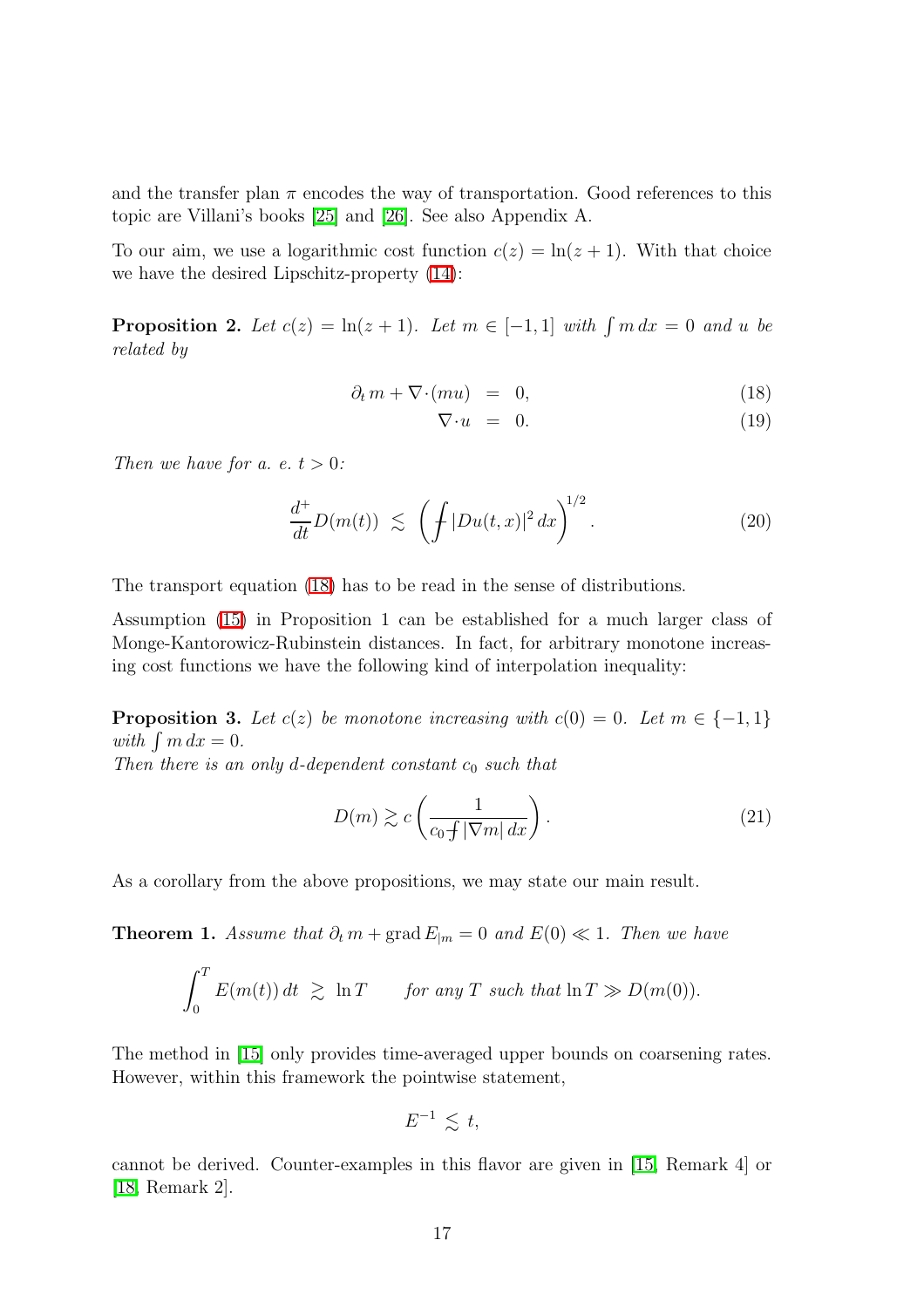## <span id="page-18-0"></span>3 Proofs

We start with the proof of Proposition 2. The first part provides an estimate on the rate of change of  $D(m)$  against a Lipschitz norm of u. It follows from Lemma [1](#page-23-0) by an approximation argument.

The second part, the estimate of the Lipschitz norm of the convecting velocity field against a gradient norm, was inspired by the proof of [\[7,](#page-26-12) Theorem 2.1 resp. Theorem 3.3].

<span id="page-18-1"></span>Proof of Proposition 2 As a first step, we derive an estimate on the rate of change of  $D(m(t))$ , more precisely,

$$
\frac{d^+}{dt}D(m(t)) \le \iint \frac{|u(t, x_1) - u(t, x_0)|}{|x_1 - x_0|} d\pi_{opt}(t)(x_0, x_1). \tag{22}
$$

To this aim, we consider a regularization of u: Let  $u_{\varepsilon}$  denote the convolution with a standard mollifier, such that  $\nabla \cdot u_{\varepsilon} = 0$  and  $u_{\varepsilon}$  approximates u in  $L^1(W^{1,2}_{per})$  (this is the natural class for the transporting velocity field in our gradient flow formulation). We denote by  $m_{\varepsilon}$  the solution of the regularized transport equation

<span id="page-18-3"></span>
$$
\partial_t m_{\varepsilon} + \nabla \cdot (u_{\varepsilon} m_{\varepsilon}) = 0, \tag{23}
$$

in some time interval  $[t, t + h]$ , with initial data  $m_{\varepsilon}(t, \cdot) = m(t, \cdot)$ . Then  $m_{\varepsilon} \in$  $C([t, t+h]; L^2_{per}(0, \Lambda)^d))$  is of the form  $m_\varepsilon(t+s, \phi_\varepsilon(s,x)) = m(t,x)$ , for  $s \in [0,h],$ when  $\phi_{\varepsilon}$  denotes the flow of  $u_{\varepsilon}(t + \cdot, \cdot)$ , i. e.  $\partial_s \phi_{\varepsilon}(s, x) = u_{\varepsilon}(t + s, \phi_{\varepsilon}(s, x))$  and  $\phi_{\varepsilon}(0, x) = x$ . In particular,

$$
\frac{1}{h} \int_{t}^{t+h} \int m_{\varepsilon}(s,x)^{2} dx ds = \int m(t,x)^{2} dx.
$$
 (24)

<span id="page-18-2"></span>We are now in a position to apply Lemma [1](#page-23-0) in Appendix A with  $\rho_0 = m_{\varepsilon} + 1$  and  $\rho_1 = 1$ . We find the inequality:

$$
\frac{d^+}{dt}D(m_{\varepsilon}(t)) \ \leq \ \iint c'(|x_1-x_0|) \frac{x_1-x_0}{|x_1-x_0|} \cdot (u_{\varepsilon}(t,x_1)-u_{\varepsilon}(t,x_0)) \, d\pi_{\varepsilon, opt}(t)(x_0,x_1),
$$

where  $\pi_{\varepsilon, opt}$  denotes the optimal transfer plan. By the choice of c we get

$$
\frac{d}{dt}D(m_{\varepsilon}(t)) \leq \iint \frac{|u_{\varepsilon}(t,x_1) - u_{\varepsilon}(t,x_0)|}{|x_1 - x_0|} d\pi_{\varepsilon, opt}(t)(x_0, x_1) \n\leq \iint \frac{|u(t,x_1) - u(t,x_0)|}{|x_1 - x_0|} d\pi_{\varepsilon, opt}(t)(x_0, x_1).
$$

We need a compactness argument to deduce [\(22\)](#page-18-1). From [\(24\)](#page-18-2), we infer that  $m_{\varepsilon}$ converges weakly to some  $\tilde{m}$  in  $L^2$  in time-space (up to a subsequence). Notice that by the uniqueness result of the DiPerna-Lions theory for renormalized solutions, cf. [\[2,](#page-25-3) Theorem 4.2],  $m = \tilde{m}$ , so that we recover the solution  $(m, u)$  of the original problem [\(18\)](#page-17-0) by passing to the limit in the distributional formulation of [\(23\)](#page-18-3).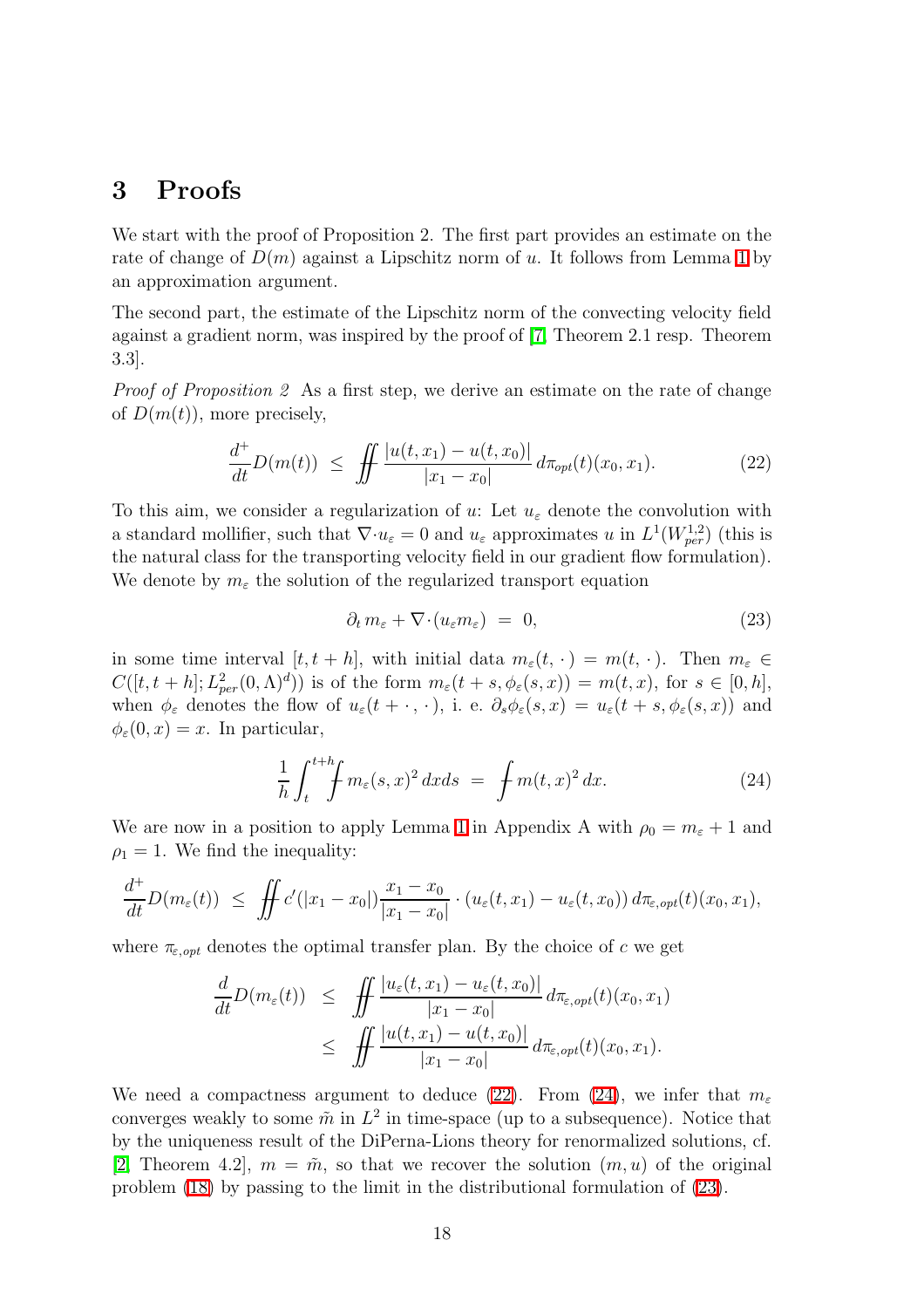Integrating the above inequality over the time interval  $[t, t + h]$  yields a convenient expression for the limit  $\varepsilon \downarrow 0$ :

$$
D(m_{\varepsilon}(t+h)) - D(m_{\varepsilon}(t)) \leq \int_{t}^{t+h} \int_{t} \frac{|u(s,x_1) - u(s,x_0)|}{|x_1 - x_0|} d\pi_{\varepsilon, opt}(s)(x_0, x_1) ds.
$$

We get by the lower semicontinuity of  $D(m)$  with respect to weak  $L^2$ -convergence:

$$
D(m(t+h)) - D(m(t)) \leq \int_{t}^{t+h} \int_{t} \frac{|u(s,x_1) - u(s,x_0)|}{|x_1 - x_0|} d\pi_{opt}(s)(x_0,x_1) ds.
$$

Recall that  $m_{\varepsilon}(t) = m(t)$ . The convergence of the r.h.s. follows from the stability of the optimal transfer plans, cf. [\[26,](#page-27-8) Theorem 5.20], and the uniqueness of  $\pi_{opt}$ . We divide by h and find [\(22\)](#page-18-1) in the limit  $h \downarrow 0$ .

Now we turn to [\(20\)](#page-17-1). This part of the proof uses the notion of maximal functions,  $(M f)(x_0) = \sup_{r>0} \frac{1}{|B|}$  $\frac{1}{|B_r|}\int_{B_r(x_0)} f\,dx$ . We report that (see Lemma [2](#page-24-0) in Appendix B)

$$
|u(x_1)-u(x_0)| \leq |x_1-x_0| ((M|Du|)(x_1)+(M|Du|)(x_0)),
$$

so that [\(22\)](#page-18-1) turns to

$$
\frac{d^+}{dt}D(m(t)) \leq \iint \left( (M|Du|)(t,x_1) + (M|Du|)(t,x_0) \right) d\pi_{opt}(t)(x_0,x_1)
$$
\n
$$
= \int (M|Du|)(t,x_1)(m+1)(t,x_1) dx_1 + \int (M|Du|)(t,x_0) dx_0
$$
\n
$$
\leq \left( \int \left( (M|Du|)(t,x) \right)^2 dx \right)^{1/2}.
$$

Now we need the following property of the maximal function: For any  $p \in (1,\infty)$ we have

$$
\left(\int |M f|^p dx\right)^{1/p} \lesssim \left(\int |f|^p dx\right)^{1/p},
$$

see Lemma [3](#page-24-1) in Appendix B. This yields

$$
\frac{d^+}{dt}D(m(t)) \lesssim \left(\int |Du(t,x)|^2 dx\right)^{1/2}.\tag{25}
$$

We now turn to the proof of Proposition 3.

*Proof of Proposition 3* Let  $\pi$  be an admissible transfer plan for  $D(m)$ , i. e.,  $\int d\pi(x_0, .) = m + 1$  and  $\int d\pi( ., x_1) = 1$ . We set

$$
D_{\pi} = \iint c(|x_1 - x_0|) d\pi(x_0, x_1).
$$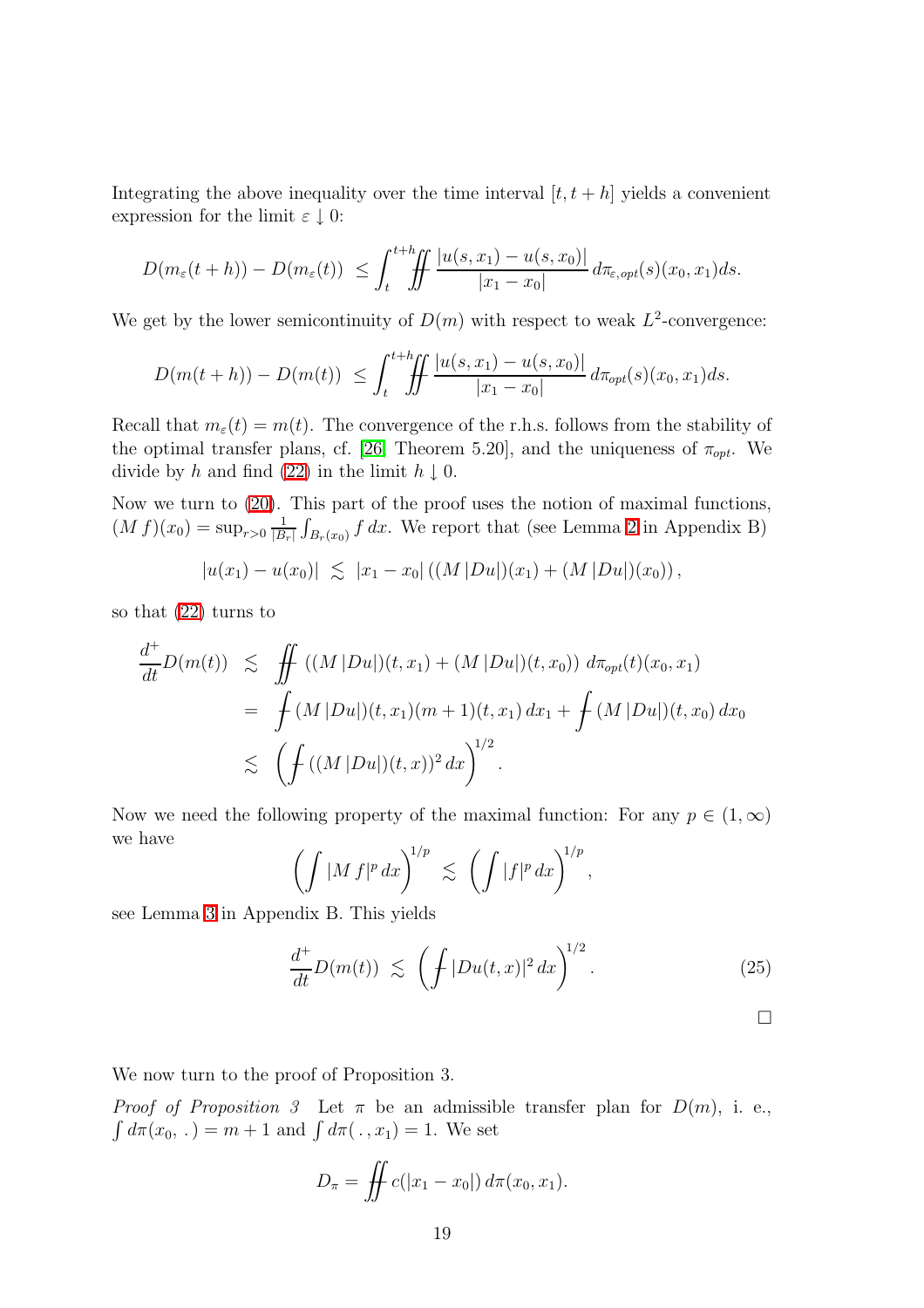<span id="page-20-1"></span>As a first step, we claim that for all  $\varphi$  smooth and  $r > 0$  we can estimate

$$
\left| \int \varphi \, m \, dx \right| \le r \sup |\nabla \varphi| + \frac{2D_{\pi}}{c(r)} \sup |\varphi|.
$$
 (26)

Indeed, since  $\pi$  is an admissible transfer plan we may write

$$
\oint \varphi m dx = \oint \varphi ((m+1) - 1) dx = \oiint (\varphi(x_1) - \varphi(x_0)) d\pi(x_0, x_1),
$$

<span id="page-20-0"></span>and furthermore,

$$
\oint \varphi \, m \, dx = \iint \chi_{\{|x_1 - x_0| \le r\}}(\varphi(x_1) - \varphi(x_0)) \, d\pi(x_0, x_1) \tag{27}
$$

$$
+\iint \chi_{\{|x_1-x_0|>r\}}(\varphi(x_1)-\varphi(x_0)) d\pi(x_0,x_1),\tag{28}
$$

The r. h. s. in [\(27\)](#page-20-0) is estimated as follows

$$
\left| \iint \chi_{\{|x_1 - x_0| \le r\}}(\varphi(x_1) - \varphi(x_0)) d\pi(x_0, x_1) \right|
$$
  
\n
$$
\le \sup |\nabla \varphi| r \iint \chi_{\{|x_1 - x_0| \le r\}} d\pi(x_0, x_1)
$$
  
\n
$$
\le \sup |\nabla \varphi| r.
$$

For [\(28\)](#page-20-0), we have

$$
\left| \iint \chi_{\{|x_1 - x_0| > r\}}(\varphi(x_1) - \varphi(x_0)) d\pi(x_0, x_1) \right|
$$
  
\n
$$
\leq 2 \sup |\varphi| \iint \chi_{\{|x_1 - x_0| > r\}} d\pi(x_0, x_1)
$$
  
\n
$$
\leq 2 \sup |\varphi| \frac{1}{c(r)} \iint \chi_{\{|x_1 - x_0| > r\}} c(|x_1 - x_0|) d\pi(x_0, x_1)
$$
  
\n
$$
\leq 2 \sup |\varphi| \frac{1}{c(r)} D_{\pi}.
$$

For the second inequality, we have used the monotonicity of c. This proves [\(26\)](#page-20-1). In the following, C denotes a generic constant only depending on the space dimension d, whose value may change from line to line.

<span id="page-20-2"></span>From [\(26\)](#page-20-1) we infer that for all  $r, R > 0$  we have

$$
\int m^2 dx \le \left( C \frac{r}{R} + \frac{2D_\pi}{c(r)} + CR \int |\nabla m| dx \right) \sup |m|.
$$
 (29)

For this purpose we select a smooth function  $\zeta : \mathbb{R}^d \to [0, \infty)$  with supp  $\zeta \subset B_1(0)$ and  $\int \zeta dx = 1$ . We set  $\zeta_R(x) = \frac{1}{R^d} \zeta(\frac{x}{R})$  $\frac{x}{R}$ ). We denote by  $m_R$  the convolution of m with  $\zeta_R$ .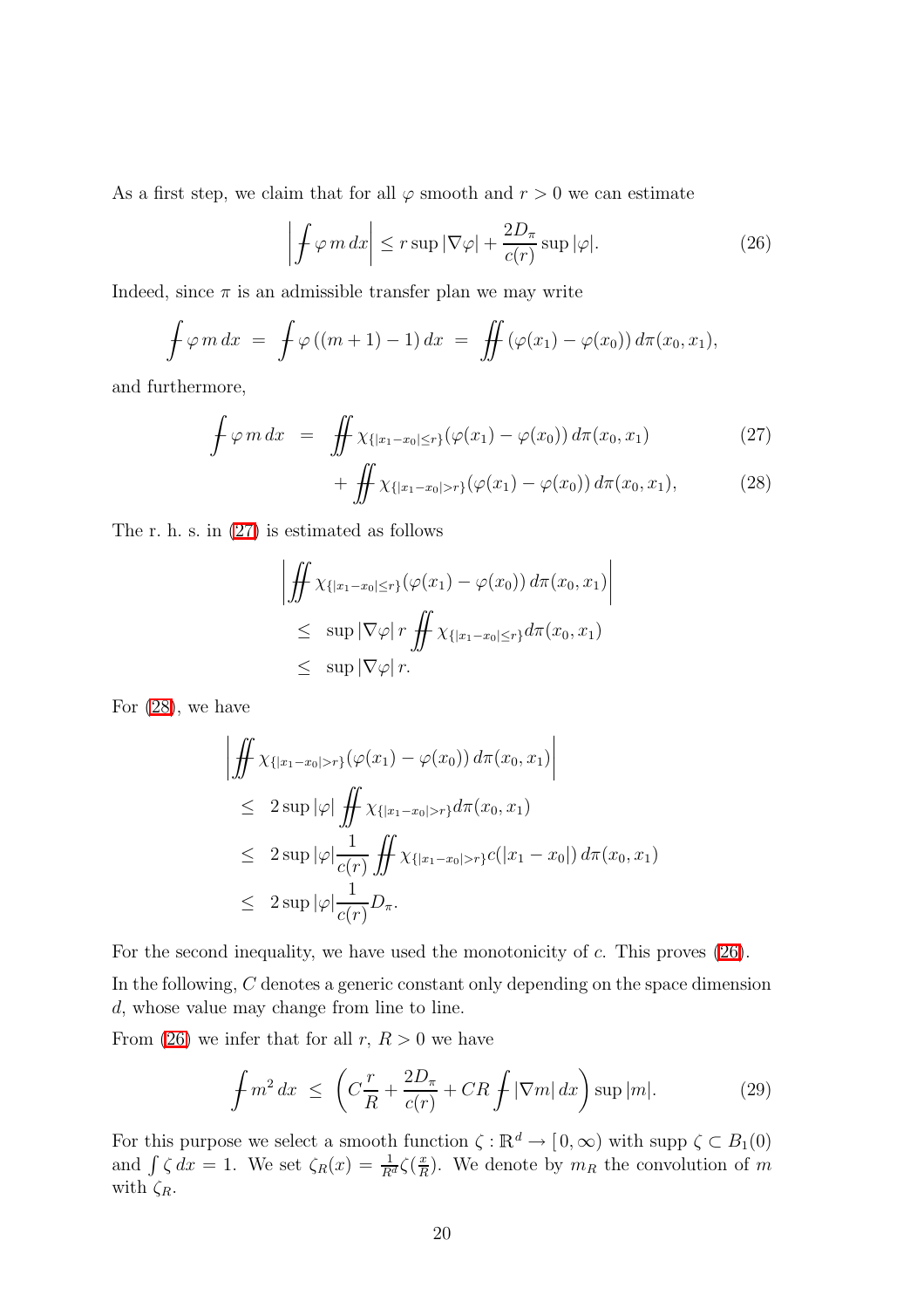We use the convolution to split  $m$ , and accordingly the r. h. s. of  $(29)$ :

$$
\int m^2 dx = \int m_R m dx + \int (m - m_R) m dx.
$$

We estimate the first term with the help of [\(26\)](#page-20-1):

$$
\left| \int m_R m \, dx \right| \leq r \sup |\nabla m_R| + \frac{2D_\pi}{c(r)} \sup |m_R|
$$
  

$$
\leq r \frac{C}{R} \sup |m| + \frac{2D_\pi}{c(r)} \sup |m|.
$$

For the second term we have

$$
\left| \int (m - m_R) m \, dx \right| \leq \int |m - m_R| \, dx \, \sup |m|
$$
  

$$
\leq C R \int |\nabla m| \, dx \, \sup |m|.
$$

This proves [\(29\)](#page-20-2).

Finally, we address the assertion, [\(21\)](#page-17-2). Since  $m \in \{-1, 1\}$  by assumption in Proposition 3, [\(29\)](#page-20-2) turns into

$$
1 \ \leq \ C\frac{r}{R} + \frac{2D_{\pi}}{c(r)} + CR \int |\nabla m| \, dx.
$$

We optimize in R by choosing  $R = r^{1/2} (\int |\nabla m| dx)^{-1/2}$ , which yields

$$
\frac{1}{2} \ \leq \ Cr^{1/2} \left( \int |\nabla m| \, dx \right)^{1/2} + \frac{D_{\pi}}{c(r)}.
$$

We now choose  $r$  such that

$$
Cr^{1/2}\left(\int |\nabla m| \, dx\right)^{1/2} \ = \ \frac{1}{4}.
$$

Then

$$
c\left(\frac{1}{16C^2}\left(\int |\nabla m| \, dx\right)^{-1}\right) \le 4D_\pi.
$$

Minimizing in  $\pi$  yields [\(21\)](#page-17-2).

 $\Box$ 

The proof of Proposition 1 imitates closely the one of [\[15,](#page-26-0) Lemma 3].

*Proof of Proposition 1* We introduce the notation  $E(t) = E(m(t))$  and  $D(t) =$  $D(m(t))$ . We treat the cases  $D(T) \ge 2D(0)$  and  $D(T) < 2D(0)$  separately. We first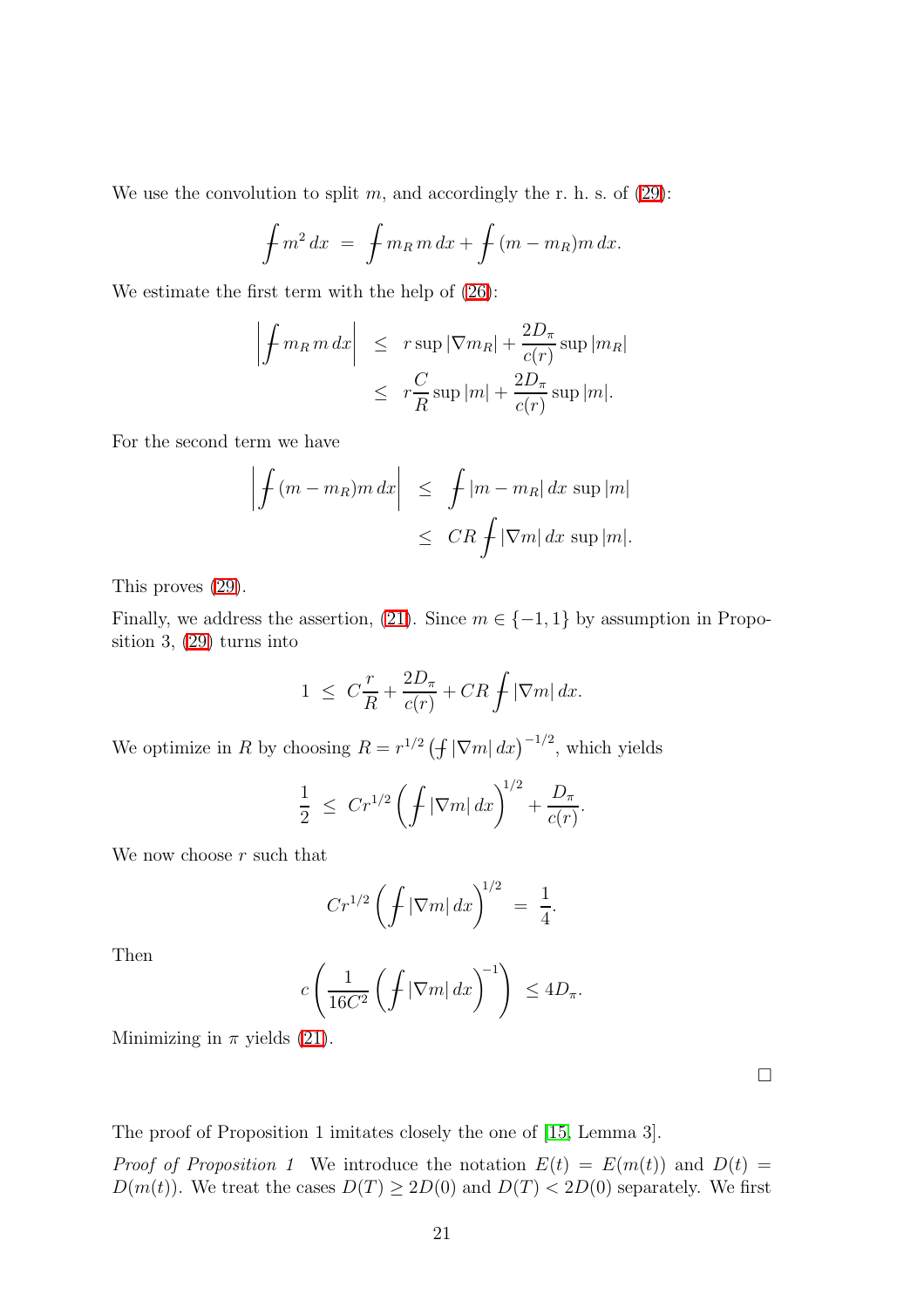turn to the " $\geq$ "-case, and estimate with the help of the dissipation inequality [\(14\)](#page-15-1) resp. [\(20\)](#page-17-1):

$$
D(T) - D(0) \leq \int_0^T \frac{d^+}{dt} D dt
$$
  
\n
$$
\leq \int_0^T \left( -\frac{dE}{dt} \right)^{1/2} dt
$$
  
\n
$$
\leq \left( \int_0^T \left( -\frac{dE}{dt} \right) \frac{1}{E} dt \right)^{1/2} \left( \int_0^T E dt \right)^{1/2}
$$
  
\n
$$
= \left( \ln \frac{1}{E(T)} - \ln \frac{1}{E(0)} \right)^{1/2} \left( \int_0^T E dt \right)^{1/2}.
$$

Using  $D(T) \geq 2D(0)$  and  $E(0) \leq 1$  this becomes

<span id="page-22-0"></span>
$$
\int_0^T E dt \ge \frac{D(T)^2}{\ln \frac{1}{E(T)}}.
$$
\n(30)

Thanks to the interpolation inequality [\(15\)](#page-15-2) the r.h.s. in [\(30\)](#page-22-0) is controlled by the energy:

$$
\int_0^T E dt \ \gtrsim \ \ln \frac{1}{E(T)}.
$$

<span id="page-22-1"></span>Setting  $h(T) = \int_0^T E dt$  this reads  $h(T) \ge \ln \frac{1}{h'(T)}$ , so we have shown that

$$
\frac{d}{dT}\left(\frac{1}{c_0}\exp(c_0 h(T))\right) \ge 1 \qquad \text{provided } D(T) \ge 2D(0),\tag{31}
$$

for some constant  $c_0 > 0$ .

Now we assume  $D(T) < 2D(0)$ . Then [\(15\)](#page-15-2) implies

$$
D(0) \geq \ln \frac{1}{E(T)},
$$

<span id="page-22-2"></span>or in terms of  $h$ :

$$
\exp(c_1 D(0)) h'(T) \ge 1 \qquad \text{provided } D(T) < 2D(0), \tag{32}
$$

for some constant  $c_1 > 0$ . Combining [\(31\)](#page-22-1) and [\(32\)](#page-22-2) we conclude that

$$
\frac{d}{dT}\left(\frac{1}{c_0}\exp(c_0 h(T)) + \exp(c_1 D(0))h(T)\right) \geq 1.
$$

Integration in time yields

$$
\frac{1}{c_0} \exp(c_0 h(T)) + \exp(c_1 D(0)) h(T) \geq T,
$$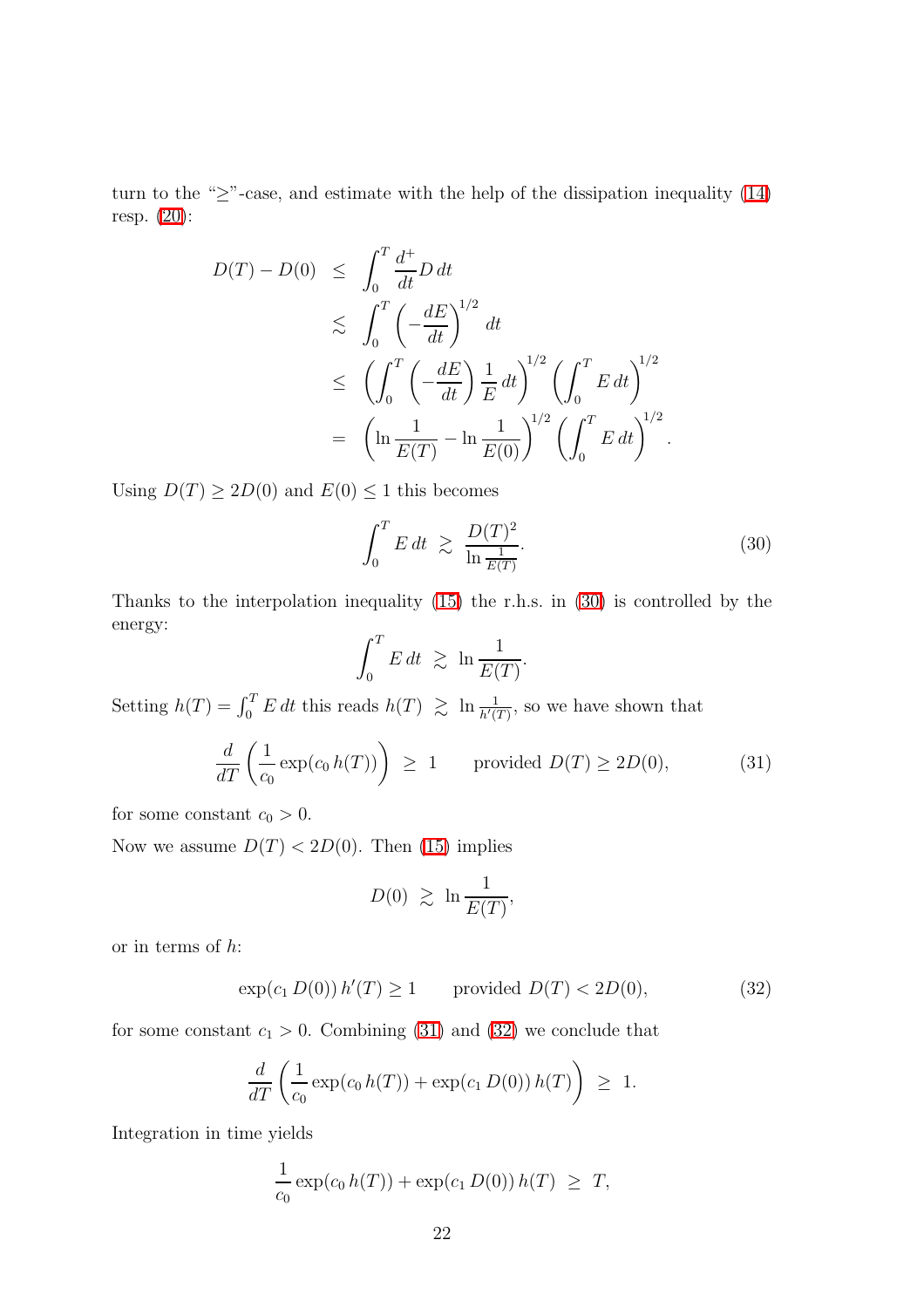and thus

$$
\frac{2}{c_0} \exp(c_1 D(0) + c_0 h(T)) \geq T.
$$

Finally, using  $\ln T \gg D(0) \gtrsim 1$ , this becomes

$$
h(T) \geq \ln T,
$$

which is the assertion of Proposition 1.

Appendix A

In this appendix, we derive a useful formula for the rate of change of the Monge-Kantorowicz-Rubinstein distance in a situation, where the mass densities are transported by a smooth velocity field. We consider

$$
D(\rho_0, \rho_1) = \inf \left\{ \iint c(|x_1 - x_0|) d\pi(x_0, x_1) \middle| \int d\pi(\cdot, x_1) = \rho_0, \int d\pi(x_0, \cdot) = \rho_1 \right\},\,
$$

where  $\rho_0$ ,  $\rho_1$  are nonnegative densities such that  $\int \rho_i dx = 1$  for  $i = 0, 1$ , and c is a strictly concave,  $C^1$  cost function. The condition on the transfer plan  $\pi$  means that  $\pi$  has marginals  $\mathcal{L}^d \llcorner \rho_0$  and  $\mathcal{L}^d \llcorner \rho_1$ :  $\pi[U \times [0, \Lambda]^d] = \mathcal{L}^d \llcorner \rho_0[U]$  and  $\pi[[0, \Lambda]^d \times U] =$  $\mathcal{L}^d \llcorner \rho_1[U]$  for each Borel set  $U \subset [0,\Lambda]^d$ .

<span id="page-23-0"></span>The existence of an optimal transfer plan  $\pi_{opt}$  follows by a standard continuitycompactness argument. For strictly concave cost functions  $c(z)$ ,  $\pi_{opt}$  is unique [\[12\]](#page-26-13).

**Lemma 1.** Let u be a smooth velocity field and  $\rho_0$ ,  $\rho_1$  two densities in  $C([0,T];L^2_{per}(0,\Lambda)^d)$  for some  $T>0$ . Assume that

<span id="page-23-1"></span>
$$
\partial_t \rho_i + \nabla \cdot (\rho_i u) = 0, \tag{33}
$$

for  $i = 0, 1$ . Then we have

$$
\frac{d^+}{dt}D(\rho_0(t),\rho_1(t)) \leq \iint c'(|x_1-x_0|)\frac{x_1-x_0}{|x_1-x_0|}\cdot (u(t,x_1)-u(t,x_0)) d\pi_{opt}(t)(x_0,x_1).
$$

*Proof of Lemma [1](#page-23-0)* We consider the flow  $\phi_{\delta}$  which is generated by  $u(t + \cdot, \cdot)$ , this means,

$$
\partial_{\delta} \phi_{\delta}(x) = u(t + \delta, \phi_{\delta}(x))
$$
 and  $\phi_0(x) = x$ .

Then  $\rho_i(t + \delta, \cdot)$  is the push-forward of  $\rho_i(t, \cdot)$  under the flow  $\phi_{\delta}$ :

$$
\int \zeta(x)\rho_i(t+\delta,x)\,dx = \int \zeta(\phi_\delta(x))\rho_i(t,x)\,dx, \quad \text{for any periodic }\zeta.
$$

 $\Box$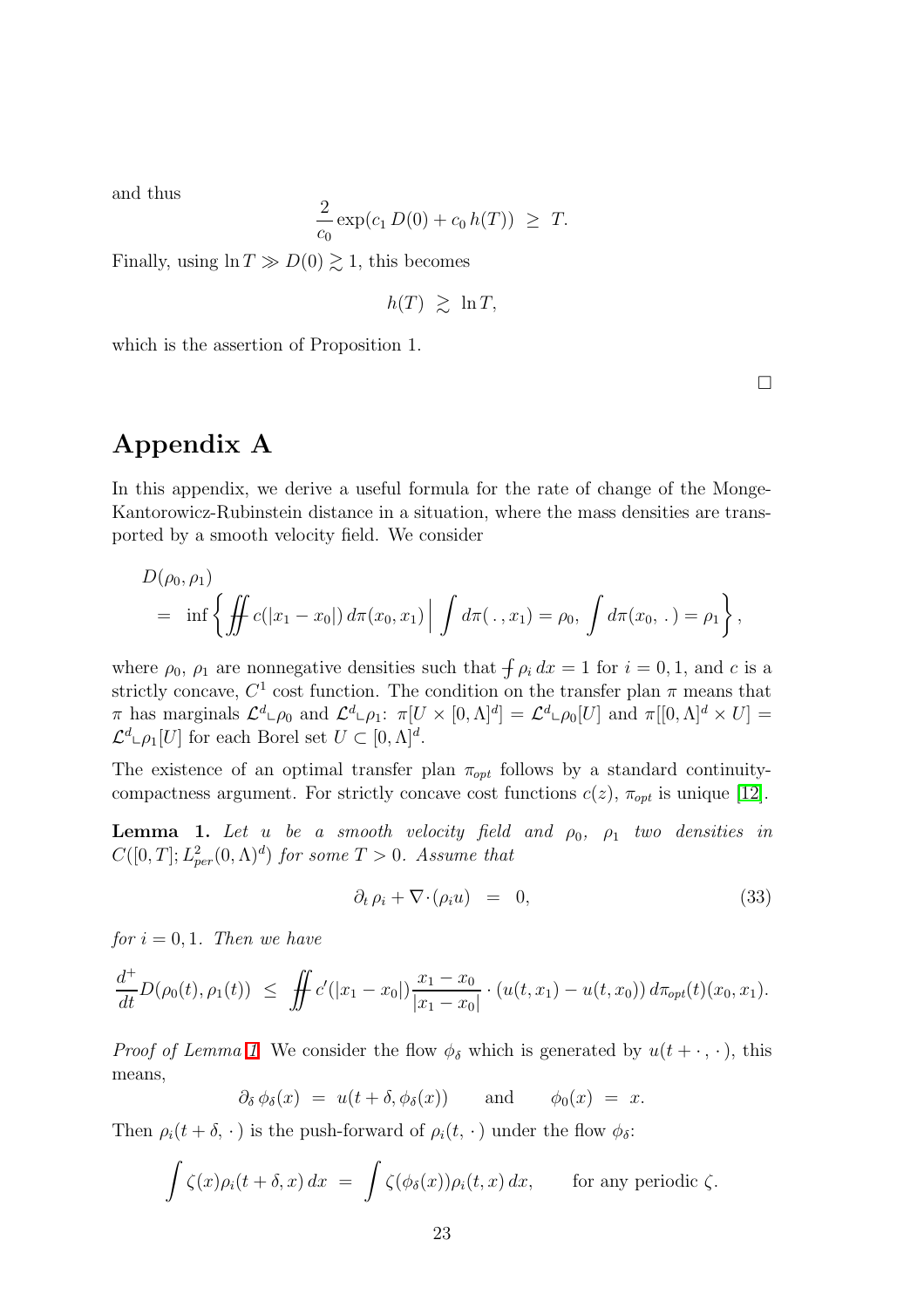This fact follows easily from [\(33\)](#page-23-1). Consequently, the forward-pushed transfer plan  $\pi_{\delta}(t) = \phi_{\delta} \# \pi_{opt}(t)$  defined by

$$
\iint \zeta(x_0,x_1) d\pi_{\delta}(t)(x_0,x_1) = \iint \zeta(\phi_{\delta}(x_0),\phi_{\delta}(x_1)) d\pi_{opt}(t)(x_0,x_1),
$$

for any periodic  $\zeta$ , is admissible as transfer plan  $\pi(t+\delta)$ . Therefore we may estimate

$$
(D(\rho_0(t+\delta), \rho_1(t+\delta)) - D(\rho_0(t), \rho_1(t)))
$$
  
\n
$$
\leq \left( \iint c(|x_1 - x_0|) d\pi_{\delta}(t)(x_0, x_1) - \iint c(|x_1 - x_0|) d\pi_{opt}(t)(x_0, x_1) \right)
$$
  
\n
$$
= \iint (c(|\phi_{\delta}(x_1) - \phi_{\delta}(x_0)|) - c(|x_1 - x_0|)) d\pi_{opt}(t)(x_0, x_1),
$$

which holds true for any  $\delta > 0$ . Thus

$$
\frac{d^+}{dt}D(\rho_0(t),\rho_1(t)) \leq \iint \partial_{\delta|\delta=0} c(|\phi_{\delta}(x_1)-\phi_{\delta}(x_0)|) d\pi_{opt}(t)(x_0,x_1).
$$

Finally, we compute

$$
\partial_{\delta|\delta=0} c(|\phi_{\delta}(x_1)-\phi_{\delta}(x_0)|) = c'(|x_1-x_0|)\frac{x_1-x_0}{|x_1-x_0|}\cdot (u(x_1)-u(x_0)),
$$

which yields the assertion in Lemma [1.](#page-23-0)

# Appendix B

In the proof of Proposition 2 we have used the notion of maximal functions. For a given locally integrable function  $f$ , its maximal function  $M f$  is defined by

$$
(M f)(x_0) = \sup_{r>0} \frac{1}{|B_r|} \int_{B_r(x_0)} f \, dx.
$$

<span id="page-24-0"></span>The following two lemmas can be found in [\[23\]](#page-27-9). For the convenience of the reader we present the proof of the first one.

**Lemma 2.** The following estimate holds for a. e.  $x, y$ :

$$
|f(x) - f(y)| \le |x - y|((M|\nabla f|)(x) + (M|\nabla f|)(y)).
$$

<span id="page-24-1"></span>**Lemma 3.** For  $1 < p < \infty$  we have:

$$
\int |M f|^p dx \leq \int |f|^p dx.
$$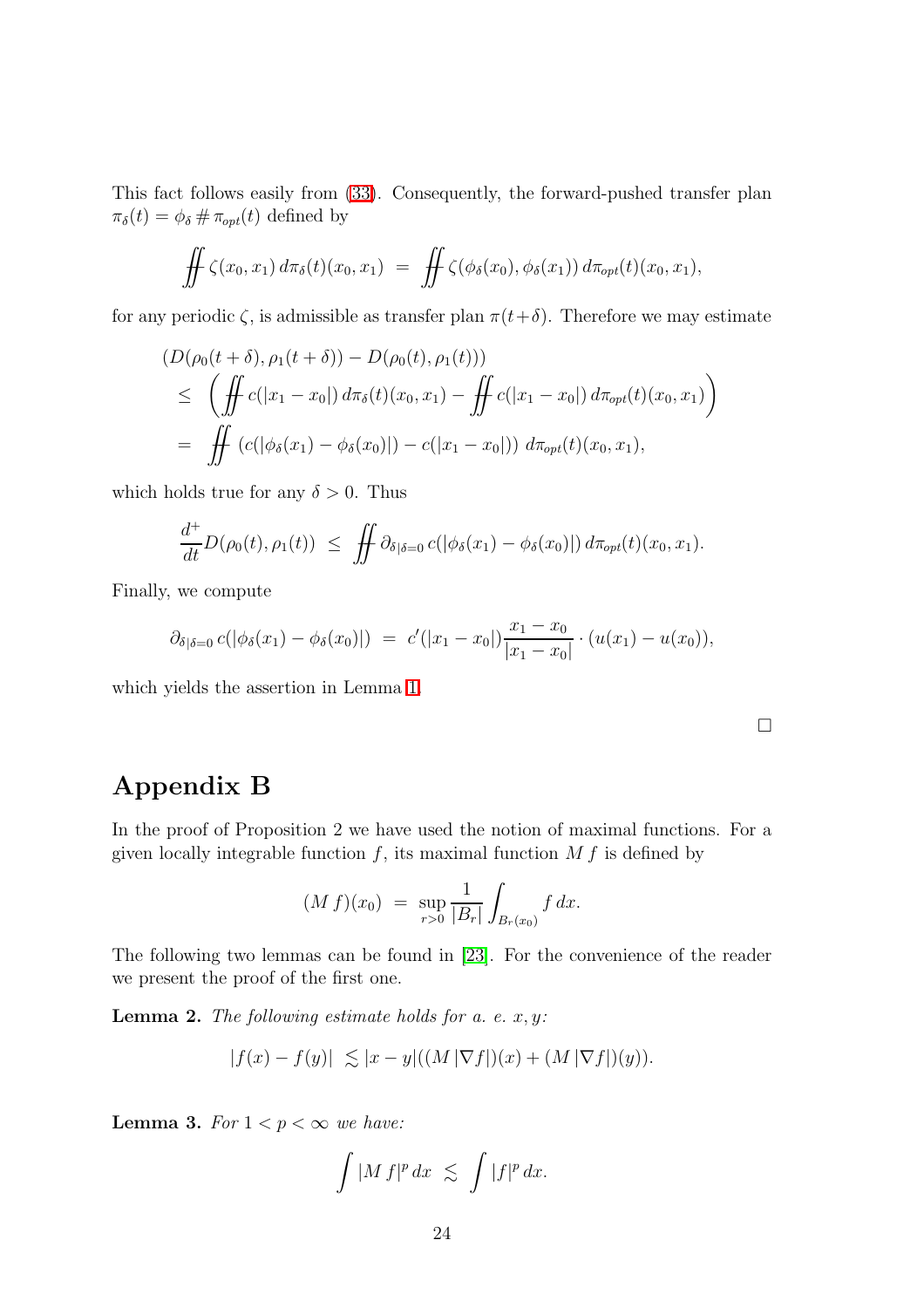*Proof of Lemma [2](#page-24-0)* For  $x \neq y$  we let  $R = \frac{1}{2}$  $\frac{1}{2}|x-y|$ . Then we have

$$
\frac{|f(x) - f(y)|}{|x - y|} \le \frac{1}{R^{d+1}} \int_{B_R(x)} |f(x) - f(z)| dz + \frac{1}{R^{d+1}} \int_{B_R(y)} |f(y) - f(z)| dz.
$$

It remains to show that

$$
\frac{1}{R^{d+1}}\int_{B_R(x)}|f(x)-f(z)|\,dz \lesssim (M\,\vert \nabla f\vert)(x).
$$

W. l. o. g. we may assume that  $x = 0$ . Indeed, we see easily:

$$
\frac{1}{R^{d+1}} \int_{B_R(0)} |f(0) - f(z)| dz \leq \frac{1}{R^{d+1}} \int_{B_R(0)} \int_0^1 |\nabla f(sz)| |z| ds dz
$$
  
\n
$$
\leq \int_0^1 \frac{1}{R^d} \int_{B_R(0)} |\nabla f(sz)| dz ds
$$
  
\n
$$
\leq (M |\nabla f|)(0).
$$

In the last inequality we have used that

$$
\sup_{R} \frac{1}{R^{d}} \int_{B_{R}(0)} |\nabla f(sz)| dz = \sup_{R} \frac{1}{R^{d}} \int_{B_{R}(0)} |\nabla f(z)| dz.
$$

 $\Box$ 

#### Acknowledgements

FO thanks for partial support by the DFG through the Hausdorff Center for Mathematics. CS was supported by the German Science Foundation through SFB 611. He thanks Patrick Penzler, Jutta Steiner, and Martin Zimmermann for fruitful discussions concerning numerical simulations.

## <span id="page-25-1"></span>References

- [1] F. J. Alexander, S. Chen, and D. W. Grunau. Hydrodynamic spinodal decomposition: Growth kinetics and scaling functions. Phys. Rev. B, 48(1):634–637, Jul 1993.
- <span id="page-25-3"></span>[2] Luigi Ambrosio. Transport equation and Cauchy problem for non-smooth vector fields. In Calculus of variations and nonlinear partial differential equations, volume 1927 of Lecture Notes in Math., pages 1–41. Springer, Berlin, 2008.
- <span id="page-25-0"></span>[3] Alan J. Bray. Theory of phase-ordering kinetics. Advances in Physics, 51(2):481– 587, 2002.
- <span id="page-25-2"></span>[4] Alberto Bressan. A lemma and a conjecture on the cost of rearrangements. Rend. Sem. Mat. Univ. Padova, 110:97–102, 2003.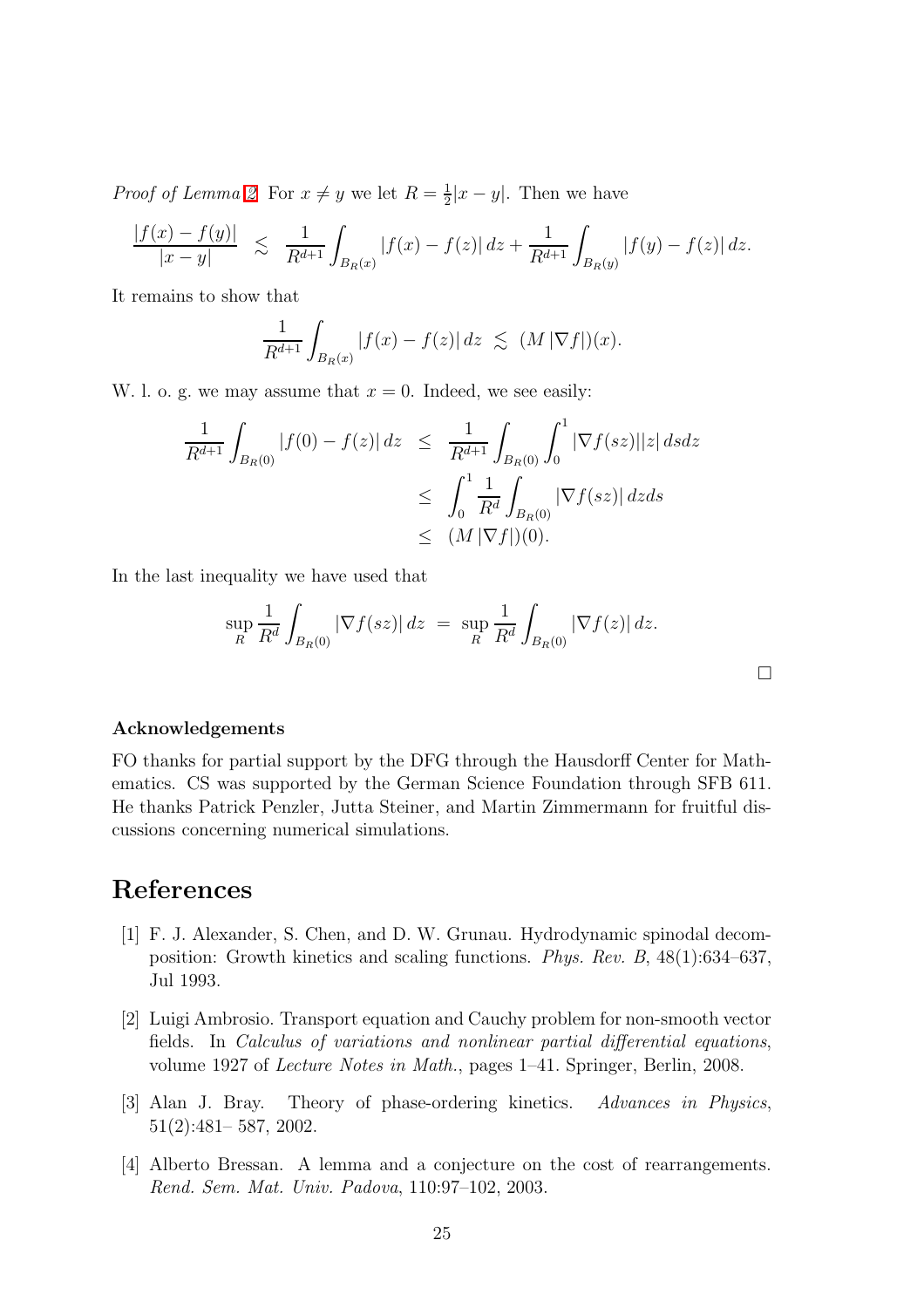- <span id="page-26-1"></span>[5] Y. C. Chou and Walter I. Goldburg. Phase separation and coalescence in critically quenched isobutyric-acid¯water and 2,6-lutidine¯water mixtures. Phys. Rev. A, 20(5):2105–2113, Nov 1979.
- <span id="page-26-4"></span>[6] Sergio Conti, Barbara Niethammer, and Felix Otto. Coarsening rates in offcritical mixtures. SIAM J. Math. Anal., 37(6):1732–1741 (electronic), 2006.
- <span id="page-26-12"></span><span id="page-26-5"></span>[7] Gianluca Crippa and Camillo De Lellis. Estimates and regularity results for the DiPerna-Lions flow. J. Reine Angew. Math., 616:15–46, 2008.
- [8] Shibin Dai and Robert L. Pego. Universal bounds on coarsening rates for mean-field models of phase transitions. SIAM J. Math. Anal., 37(2):347–371 (electronic), 2005.
- <span id="page-26-6"></span>[9] Shibin Dai and Robert L. Pego. An upper bound on the coarsening rate for mushy zones in a phase-field model. Interfaces Free Bound., 7(2):187–197, 2005.
- <span id="page-26-10"></span>[10] Selim Esedoglu and John B. Greer. Upper bounds on the coarsening rate of discrete, ill-posed nonlinear diffusion equations. Comm. Pure Appl. Math., 62(1):57–81, 2009.
- <span id="page-26-11"></span>[11] Selim Esedoglu and Dejan Slepčev. Refined upper bounds on the coarsening rate of discrete, ill-posed diffusion equations. Nonlinearity, 21(12):2759–2776, 2008.
- <span id="page-26-13"></span><span id="page-26-9"></span>[12] Wilfrid Gangbo and Robert J. McCann. The geometry of optimal transportation. Acta Math., 177(2):113–161, 1996.
- [13] K. B. Glasner and T. P. Witelski. Coarsening dynamics of dewetting films. Physical Review E (Statistical, Nonlinear, and Soft Matter Physics), 67(1):016302, 2003.
- <span id="page-26-2"></span>[14] T. Koga and K. Kawasaki. Late stage dynamics of spinodal decomposition in binary fluid mixtures. Physica A Statistical Mechanics and its Applications, 196:389–415, June 1993.
- <span id="page-26-7"></span><span id="page-26-0"></span>[15] Robert V. Kohn and Felix Otto. Upper bounds on coarsening rates. Comm. Math. Phys., 229(3):375–395, 2002.
- [16] Robert V. Kohn and Xiaodong Yan. Upper bound on the coarsening rate for an epitaxial growth model. *Comm. Pure Appl. Math.*,  $56(11):1549-1564$ ,  $2003$ .
- <span id="page-26-3"></span>[17] Robert V. Kohn and Xiaodong Yan. Coarsening rates for models of multicomponent phase separation. Interfaces Free Bound., 6(1):135–149, 2004.
- <span id="page-26-8"></span>[18] Felix Otto, Tobias Rump, and Dejan Slepˇcev. Coarsening rates for a droplet model: rigorous upper bounds. SIAM J. Math. Anal., 38(2):503–529 (electronic), 2006.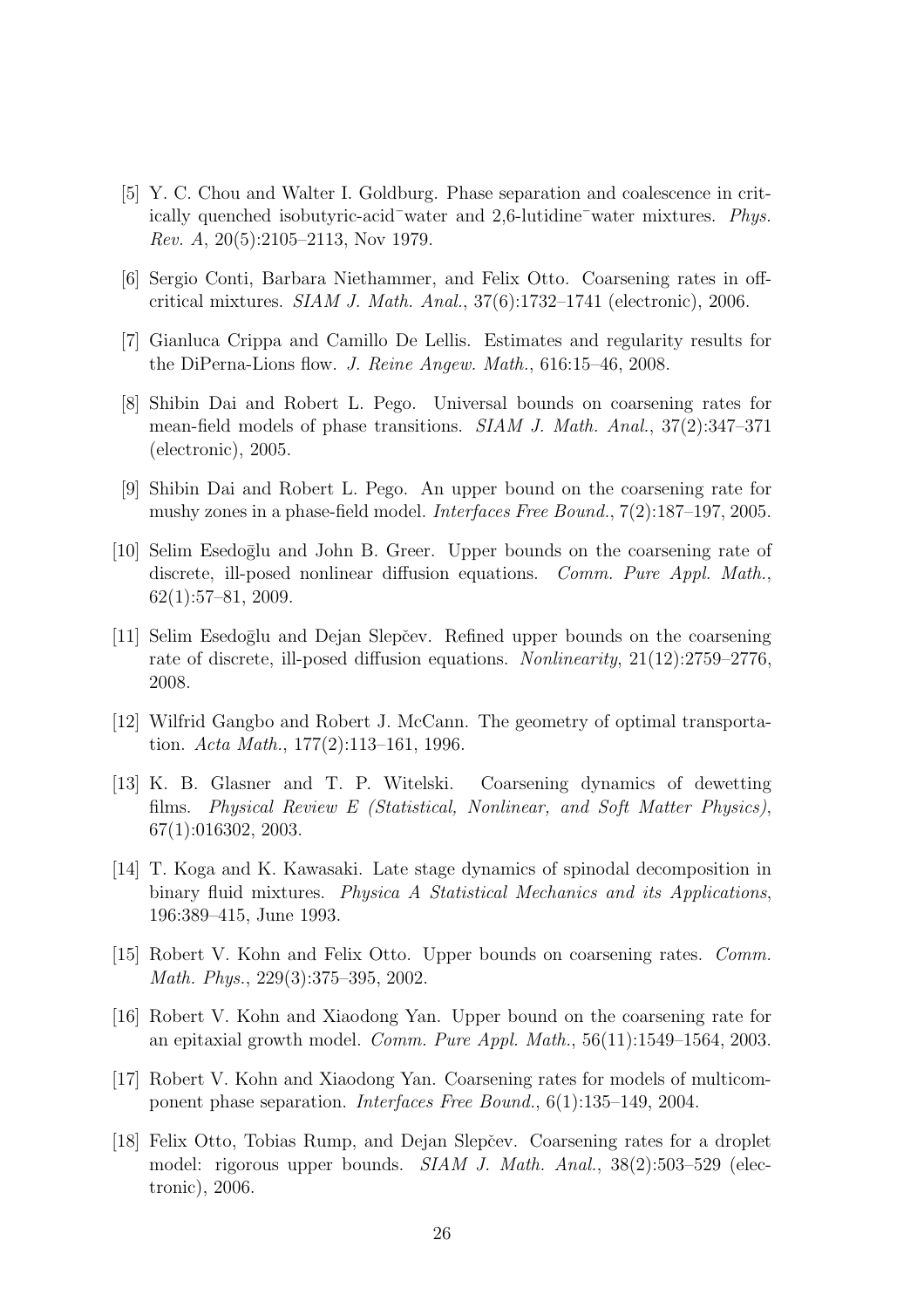- <span id="page-27-4"></span><span id="page-27-1"></span>[19] Sanjay Puri and Burkhard Dünweg. Temporally linear domain growth in the segregation of binary fluids. Phys. Rev. A, 45(10):R6977–R6980, May 1992.
- <span id="page-27-0"></span>[20] Lorenz Ratke and Peter W. Voorhes. Growth and Coarsening. Ripening in Material Processing. Springer, 2002.
- <span id="page-27-6"></span>[21] Eric D. Siggia. Late stages of spinodal decomposition in binary mixtures. Phys. *Rev. A*,  $20(2):595-605$ , Aug 1979.
- <span id="page-27-9"></span>[22] Dejan Slepčev. Coarsening in nonlocal interfacial systems. SIAM J. Math. Anal., 40(3):1029–1048, 2008.
- [23] Elias M. Stein. Singular integrals and differentiability properties of functions. Princeton Mathematical Series, No. 30. Princeton University Press, Princeton, N.J., 1970.
- <span id="page-27-7"></span><span id="page-27-5"></span>[24] Oriol T. Valls and James E. Farrell. Spinodal decomposition in a threedimensional fluid model. Phys. Rev. E, 47(1):R36–R39, Jan 1993.
- <span id="page-27-8"></span>[25] Cédric Villani. Topics in optimal transportation, volume 58 of Graduate Studies in Mathematics. American Mathematical Society, Providence, RI, 2003.
- [26] Cédric Villani. *Optimal transport. Old and new*, volume 338 of *Grundlehren* der Mathematischen Wissenschaften [Fundamental Principles of Mathematical Sciences]. Springer-Verlag, Berlin, 2009.
- <span id="page-27-3"></span><span id="page-27-2"></span>[27] N.-C. Wong and C. M. Knobler. Light scattering studies of phase separation in isobutyric acid + water mixtures. J. chem. Phys.,  $69:725-735$ , jul 1978.
- [28] Ning-Chih Wong and Charles M. Knobler. Light-scattering studies of phase separation in isobutyric acid  $+$  water mixtures: Hydrodynamic effects. Phys. Rev. A, 24(6):3205–3211, Dec 1981.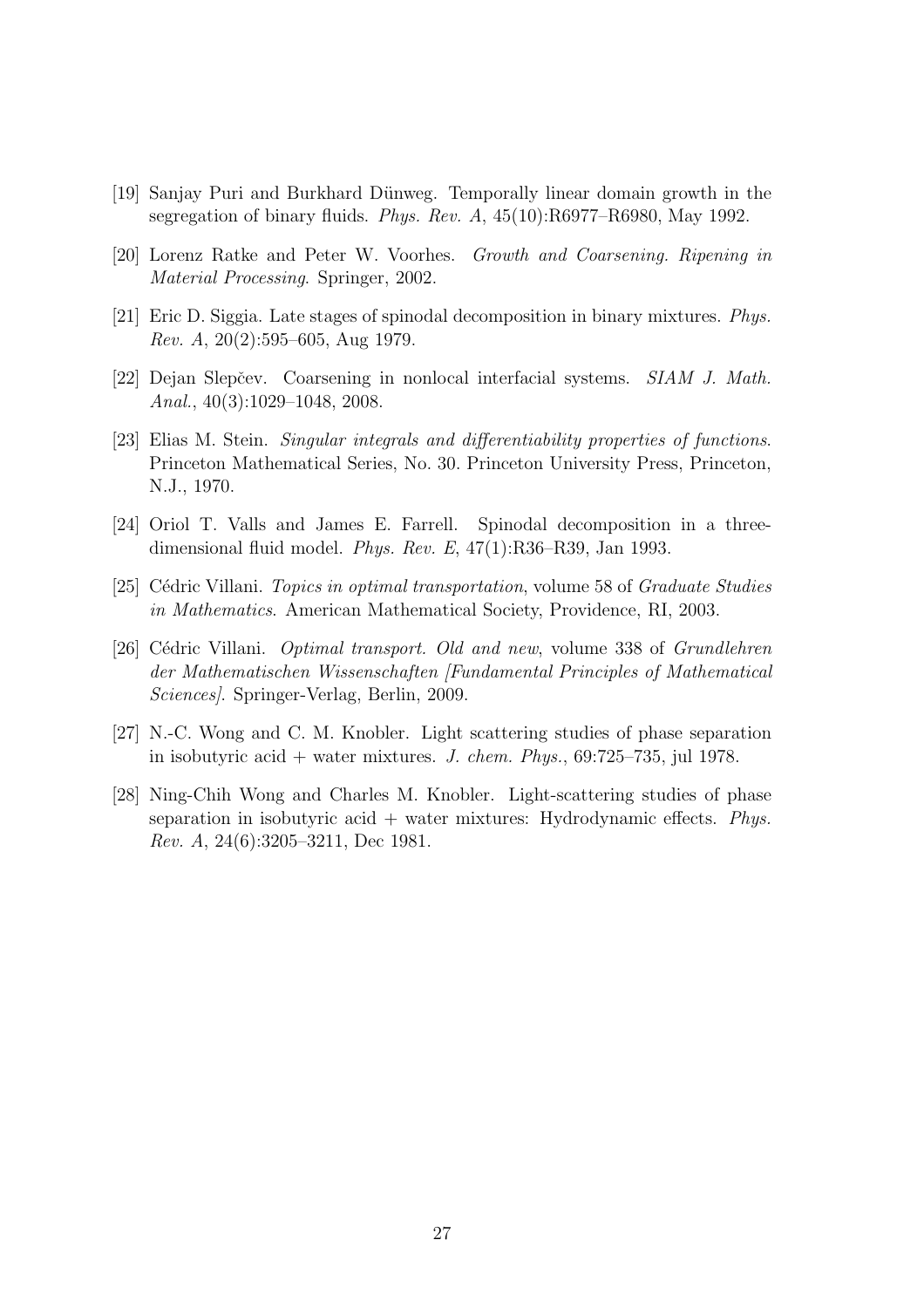Bestellungen nimmt entgegen:

Sonderforschungsbereich 611 der Universität Bonn Poppelsdorfer Allee 82 D - 53115 Bonn

Telefon: 0228/73 4882 Telefax: 0228/73 7864 E-Mail: astrid.link@ins.uni-bonn.de http://www.sfb611.iam.uni-bonn.de/

#### **Verzeichnis der erschienenen Preprints ab No. 430**

- 430. Frehse, Jens; Málek, Josef; Ružička, Michael: Large Data Existence Result for Unsteady Flows of Inhomogeneous Heat-Conducting Incompressible Fluids
- 431. Croce, Roberto; Griebel, Michael; Schweitzer, Marc Alexander: Numerical Simulation of Bubble and Droplet Deformation by a Level Set Approach with Surface Tension in Three Dimensions
- 432. Frehse, Jens; Löbach, Dominique: Regularity Results for Three Dimensional Isotropic and Kinematic Hardening Including Boundary Differentiability
- 433. Arguin, Louis-Pierre; Kistler, Nicola: Small Perturbations of a Spin Glass System
- 434. Bolthausen, Erwin; Kistler, Nicola: On a Nonhierarchical Version of the Generalized Random Energy Model. II. Ultrametricity
- 435. Blum, Heribert; Frehse, Jens: Boundary Differentiability for the Solution to Hencky's Law of Elastic Plastic Plane Stress
- 436. Albeverio, Sergio; Ayupov, Shavkat A.; Kudaybergenov, Karim K.; Nurjanov, Berdach O.: Local Derivations on Algebras of Measurable Operators
- 437. Bartels, Sören; Dolzmann, Georg; Nochetto, Ricardo H.: A Finite Element Scheme for the Evolution of Orientational Order in Fluid Membranes
- 438. Bartels, Sören: Numerical Analysis of a Finite Element Scheme for the Approximation of Harmonic Maps into Surfaces
- 439. Bartels, Sören; Müller, Rüdiger: Error Controlled Local Resolution of Evolving Interfaces for Generalized Cahn-Hilliard Equations
- 440. Bock, Martin; Tyagi, Amit Kumar; Kreft, Jan-Ulrich; Alt, Wolfgang: Generalized Voronoi Tessellation as a Model of Two-dimensional Cell Tissue Dynamics
- 441. Frehse, Jens; Specovius-Neugebauer, Maria: Existence of Hölder Continuous Young Measure Solutions to Coercive Non-Monotone Parabolic Systems in Two Space **Dimensions**
- 442. Kurzke, Matthias; Spirn, Daniel: Quantitative Equipartition of the Ginzburg-Landau Energy with Applications